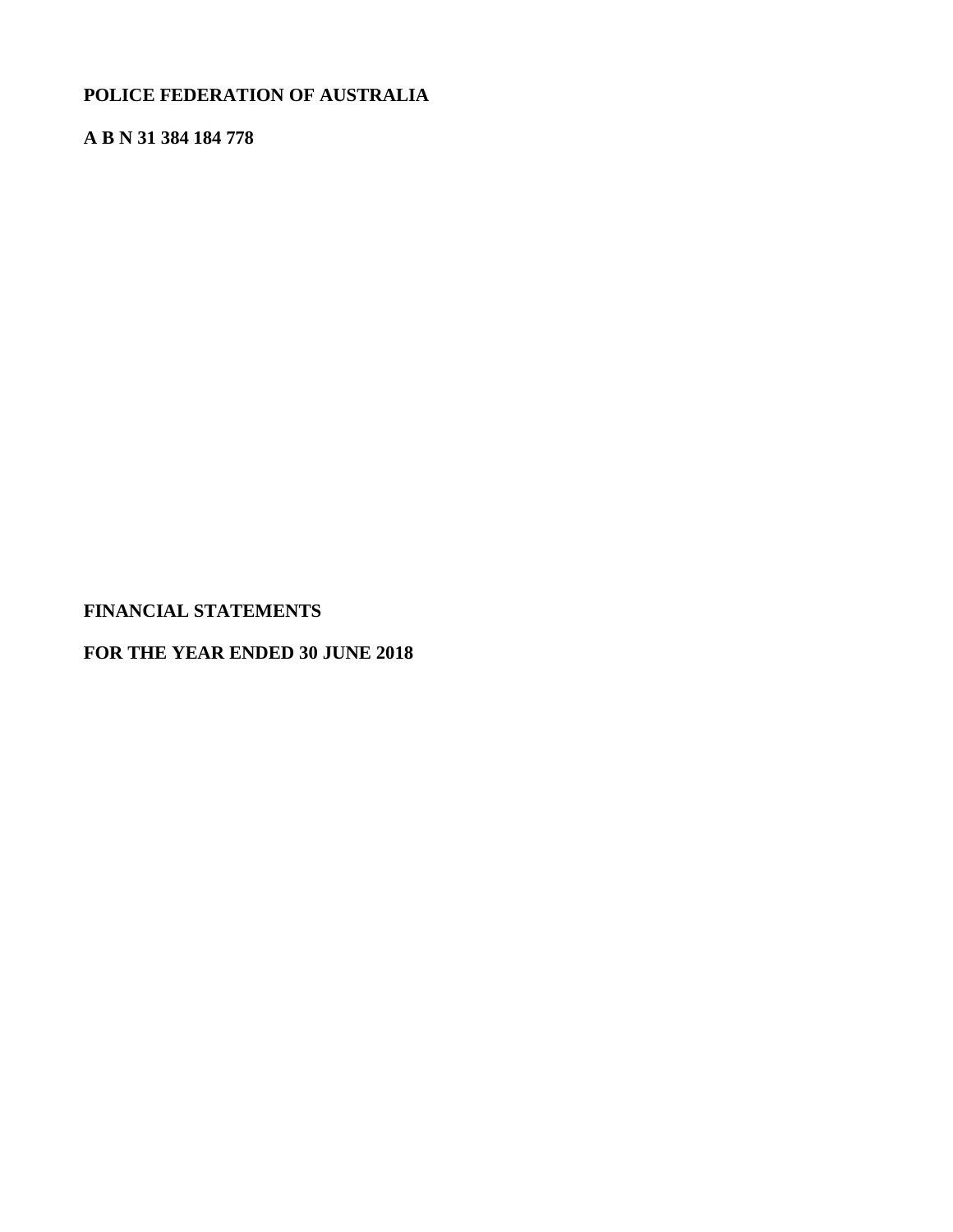## **COMMITTEE OF MANAGEMENT'S STATEMENT**

On the 5th of September 2018, the Committee of Management of the Police Federation of Australia passed the following resolution in relation to the general purpose financial report (GPFR) of the reporting unit for the financial year ended 30 June 2018.

The committee of Management declares in relation to the GPFR that in its opinion:

- (a) the financial statements and notes comply with the Australian Accounting Standards;
- (b) the financial statements and notes comply with the reporting guidelines of the General Manager;
- (c) the financial statements and notes give a true and fair view of the financial performance, financial position and cash flows of the reporting unit for the financial year to which they relate;
- (d) there are reasonable grounds to believe that the reporting unit will be able to pay its debts as and when they become due and payable;
- (e) during the financial year to which the GPFR relates and since the end of that year:
	- (i) meetings of the committee of management were held in accordance with the rules of the Federation including the rules of a branch concerned; and
	- (ii) the financial affairs of the reporting unit have been managed in accordance with the rules of the Federation including the rules of the branch concerned; and
	- (iii) the financial records of the reporting unit have been kept and maintained in accordance with the R O Act; and
	- (iv) the financial records of the reporting unit have been kept, as far as practicable, in a consistent manner to each of the other reporting units of the Federation; and
	- (v) the information sought in any request of a member of the reporting unit or a General Manager duly made under section 272 of the R O Act has been furnished to the member of General Manager; and
	- (vi) there has been compliance with any order for inspection of financial records made by the Commission under section 273 of the R O Act.
- (f) In relation to the recovery of wages activity
	- (i) There were no recovery of wages activity for the Police Federation of Australia for the year ended 30th June 2018.

 $\frac{1}{2}$  , the contract of the contract of the contract of the contract of the contract of the contract of the contract of the contract of the contract of the contract of the contract of the contract of the contract of t

For Committee of Management:

Treasurer John Laird President Mark Carroll Date: 5th of September 2018

Mark and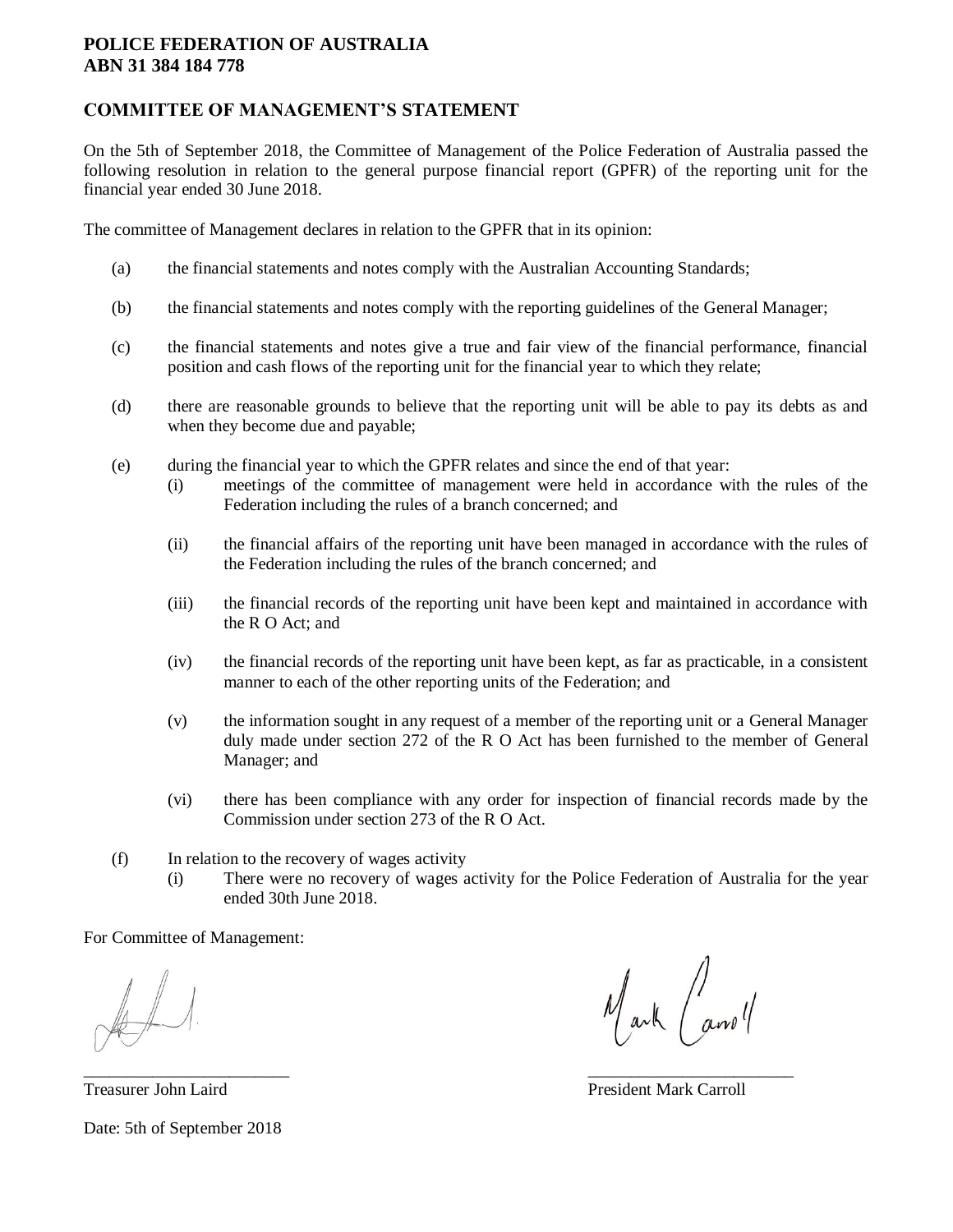# **INDEPENDENT AUDIT REPORT**

To the members of the Police Federation of Australia

### **Report on the Audit of the Financial Statement**

## **Opinion**

I have audited the financial report of the Police Federation of Australia (the Reporting Unit), which comprises the statement of financial position as at 30 June 2018, the statement of comprehensive income, statement of changes in equity and statement of cash flows for the year ended 30 June 2018, notes to the financial statements, including a summary of significant accounting policies; and the Committee of Management Statement.

In my opinion, the accompanying financial report presents fairly, in all material aspects, the financial position of the Police Federation of Australia as at 30 June 2018, and its financial performance and its cash flows for the year ended on that date in accordance with:

- a) the Australian Accounting Standards; and
- b) any other requirements imposed by the Reporting Guidelines or Part 3 of Chapter 8 of the Fair Work (Registered Organisations) Act 2009 (the RO Act).

I declare that management's use of the going concern basis in the preparation of the financial statements of the Reporting Unit is appropriate.

## **Basis for Opinion**

I conducted my audit in accordance with Australian Auditing Standards. My responsibilities under those standards are further described in the Auditor's Responsibilities for the Audit of the Financial Report section of my report. I am independent of the Reporting Unit in accordance with the ethical requirements of the Accounting Professional and Ethical Standards Board's APES 110 Code of Ethics for Professional Accountants (the Code) that are relevant to my audit of the financial report in Australia. I have also fulfilled my other ethical responsibilities in accordance with the Code.

I believe that the audit evidence I have obtained is sufficient and appropriate to provide a basis for my opinion.

## **Independence**

In conducting my audit, I have complied with the applicable independence requirements of the Australian professional ethical pronouncements.

## **Information Other than the Financial Report and Auditor's Report Thereon**

The Committee of Management is responsible for the other information. The other information obtained at the date of this auditor's report is in the Operating Report accompanying the financial report.

My opinion on the financial report does not cover the other information and accordingly I do not express any form of assurance conclusion thereon.

In connection with my audit of the financial report, my responsibility is to read the other information and, in doing so, consider whether the other information is materially inconsistent with the financial report or my knowledge obtained in the audit or otherwise appears to be materially misstated.

If, based on the work I have performed, I conclude that there is a material misstatement of this other information, I am required to report that fact. I have nothing to report in this regard.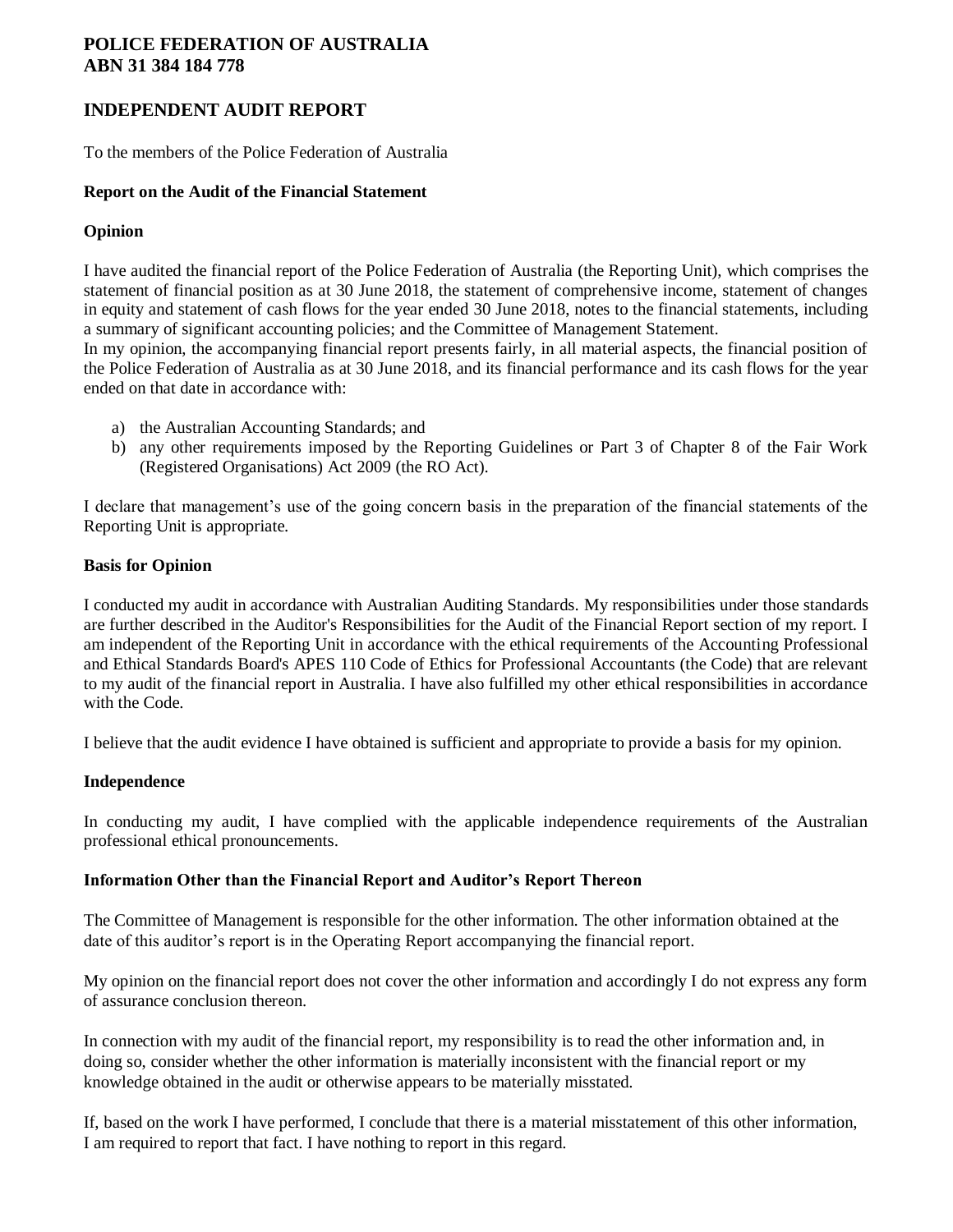### **Committee of Management's Responsibility for the Financial Report**

The Committee of Management of the Reporting Unit is responsible for the preparation of the financial report that gives a true and fair view in accordance with Australian Accounting Standards and the RO Act, and for such internal control as the Committee of Management determine is necessary to enable the preparation of the financial report that gives a true and fair view and is free from material misstatement, whether due to fraud or error.

In preparing the financial report, the Committee of Management is responsible for assessing the Reporting Unit's ability to continue as a going concern, disclosing, as applicable, matters related to going concern and using the going concern basis of accounting unless the Committee of Management either intend to liquidate the Reporting Unit or to cease operations, or have no realistic alternative but to do so.

## **Auditor's Responsibility**

My objective is to obtain reasonable assurance about whether the financial report as a whole is free from material misstatement, whether due to fraud or error, and to issue an auditor's report that includes my opinion. Reasonable assurance is a high level of assurance, but is not a guarantee that an audit conducted in accordance with Australian Auditing Standards will always detect a material misstatement when it exists. Misstatements can arise from fraud or error and are considered material if, individually or in the aggregate, they could reasonably be expected to influence the economic decisions of users taken on the basis of the financial report.

As part of an audit in accordance with the Australian Auditing Standards, I exercise professional judgement and maintain professional scepticism throughout the audit. I also:

- Identify and assess the risks of material misstatement of the financial report, whether due to fraud or error, design and perform audit procedures responsive to those risks, and obtain audit evidence that is sufficient and appropriate to provide a basis for my opinion. The risk of not detecting a material misstatement resulting from fraud is higher than for one resulting from error, as fraud may involve collusion, forgery, intentional omissions, misrepresentations, or the override of internal control.
- Obtain an understanding of internal control relevant to the audit in order to design audit procedures that are appropriate in the circumstances, but not for the purpose of expressing an opinion on the effectiveness of the Reporting Unit's internal control.
- Evaluate the appropriateness of accounting policies used and the reasonableness of accounting estimates and related disclosures made by the Committee of Management.
- Conclude on the appropriateness of the Committee of Management's use of the going concern basis of accounting and, based on the audit evidence obtained, whether a material uncertainty exists related to events or conditions that may cast significant doubt on the Reporting Unit's ability to continue as a going concern. If I conclude that a material uncertainty exists, I am required to draw attention in my auditor's report to the related disclosures in the financial report or, if such disclosures are inadequate, to modify my opinion. My conclusions are based on the audit evidence obtained up to the date of my auditor's report. However, future events or conditions may cause the Reporting Unit to cease to continue as a going concern.
- Evaluate the overall presentation, structure and content of the financial report, including the disclosures, and whether the financial report represents the underlying transactions and events in a manner that achieves fair presentation.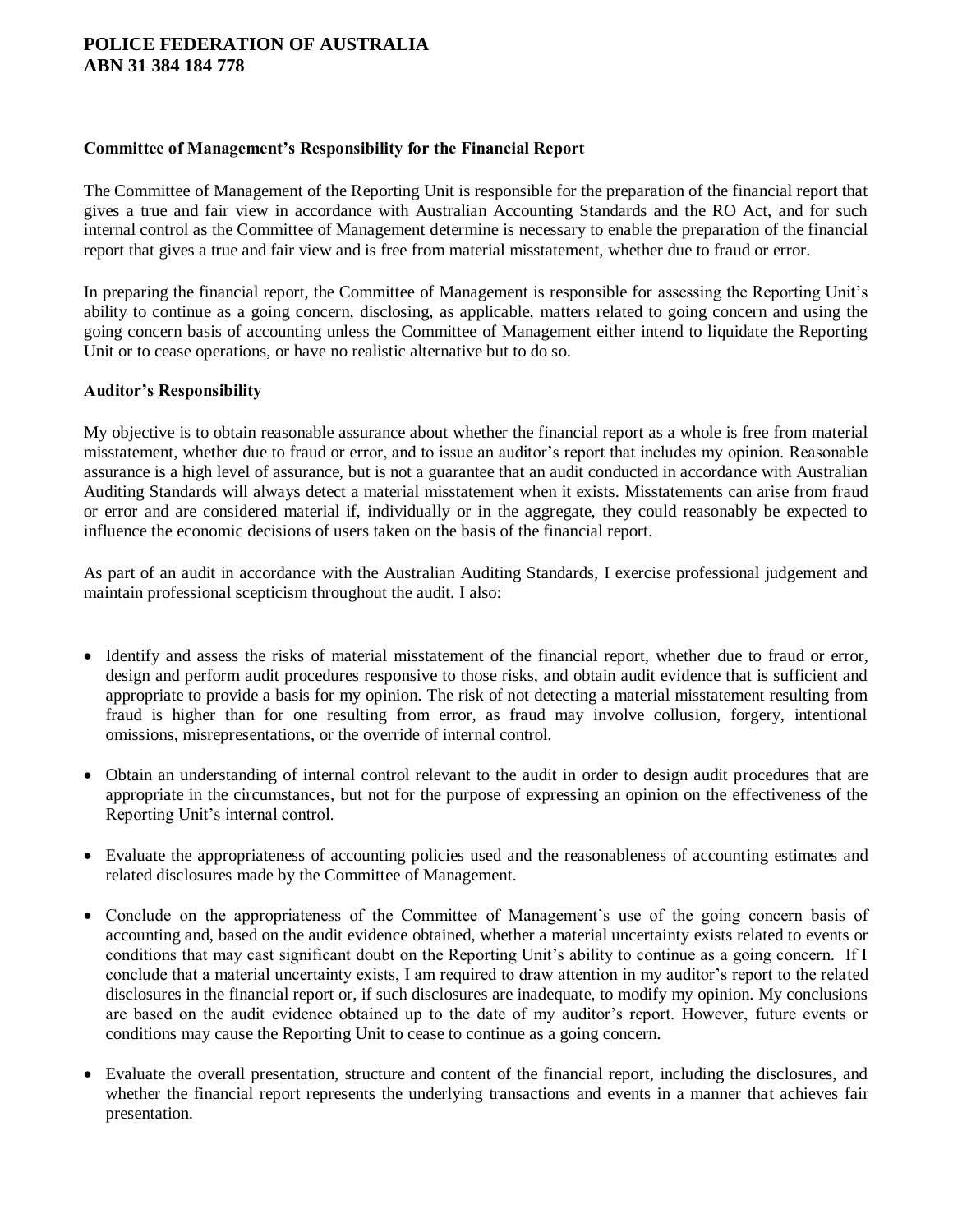• Obtain sufficient appropriate audit evidence regarding the financial information of the entities or business activities within the Reporting Unit to express an opinion on the financial report. I am responsible for the direction, supervision and performance of the Reporting Unit audit. I remain solely responsible for my audit opinion.

I communicate with the Committee of Management regarding, among other matters, the planned scope and timing of the audit and significant audit findings, including any significant deficiencies in internal control that I identify during my audit.

I declare that I am an approved auditor, a member of Chartered Accountants Australia and New Zealand and hold a current Public Practice Certificate.

SIGNED AT CANBERRA this 14th day of September 2018

Joint

LOI KAH TSIA, B. Com., F.C.A. Chartered Accountant Registered Company Auditor Suite 201, 2<sup>nd</sup> Floor 309 Pitt Street SYDNEY NSW 2000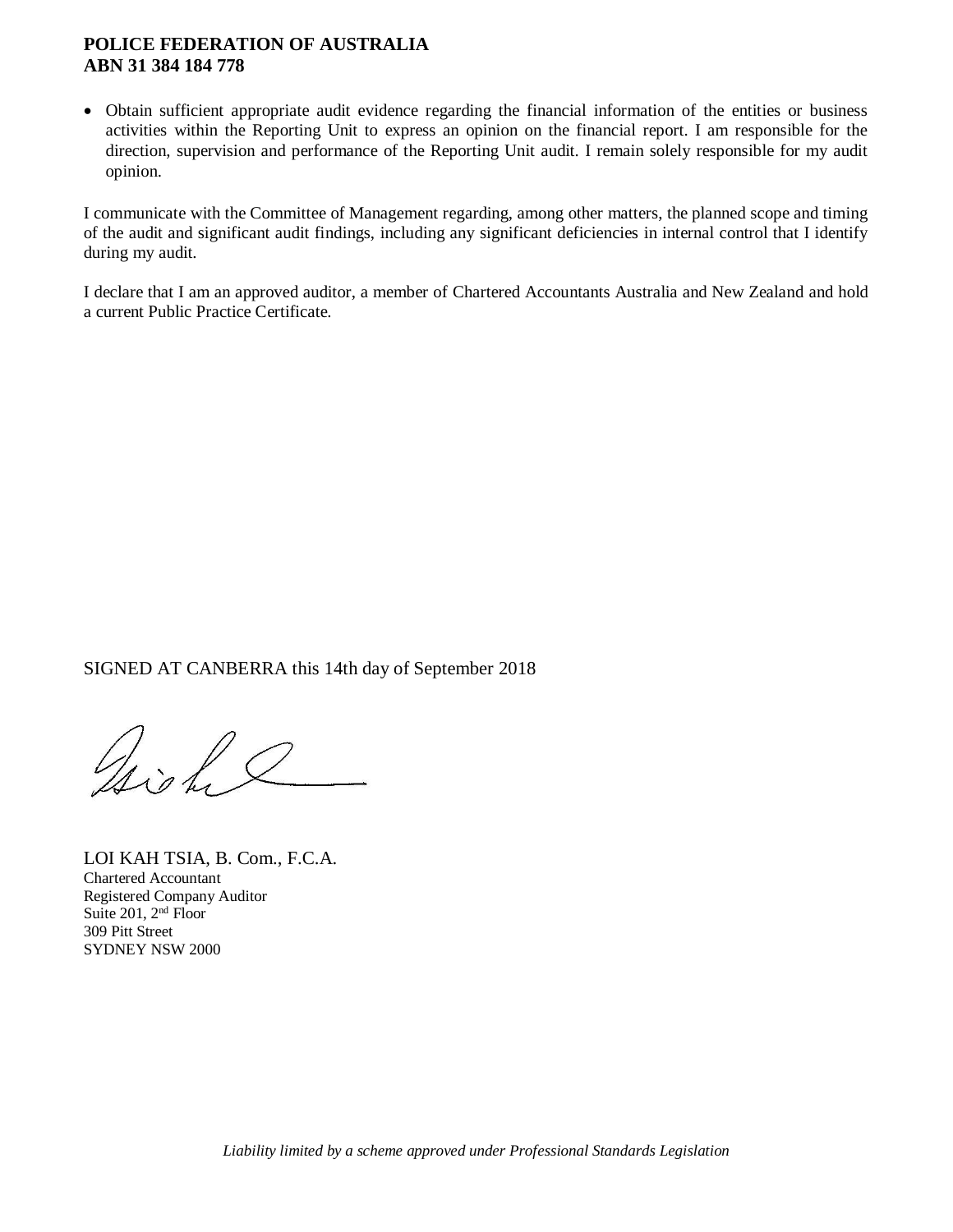## **AUDITOR'S STATEMENT**

- (a) In my opinion, the GPFR of the Police Federation of Australia is presented fairly in accordance with the Australian Accounting Standards; and
- (b) In relation to recovery of wages activity and based on representations made to me by the Police Federation of Australia and my audit work undertaken for the year ended 30th June 2018, it appears that there were no recovery of wages activity for the year then ended; and
- (c) That as part of the audit of the financial statements, I have concluded that management's use of the going concern basis of accounting in the preparation of the reporting entity's financial statements is appropriate; and
- (d) Also declared that:
	- (i) I am an approved auditor registered as company auditor with ASIC. My auditor registration number is 3245;
	- (ii) I am a member of my firm L K Tsia Chartered Accountant;
	- (iii) I am a member of the Chartered Accountants Australia and New Zealand, FCA with the registration number 17835; and
	- (iv) I hold a current practising certificate issued to me by the Chartered Accountants Australia and New Zealand.

SIGNED AT CANBERRA this 14th day of September 2018

Gright 2

LOI KAH TSIA, B. Com., F.C.A. Chartered Accountant Registered Company Auditor Suite 201, 2<sup>nd</sup> Floor 309 Pitt Street Sydney NSW 2000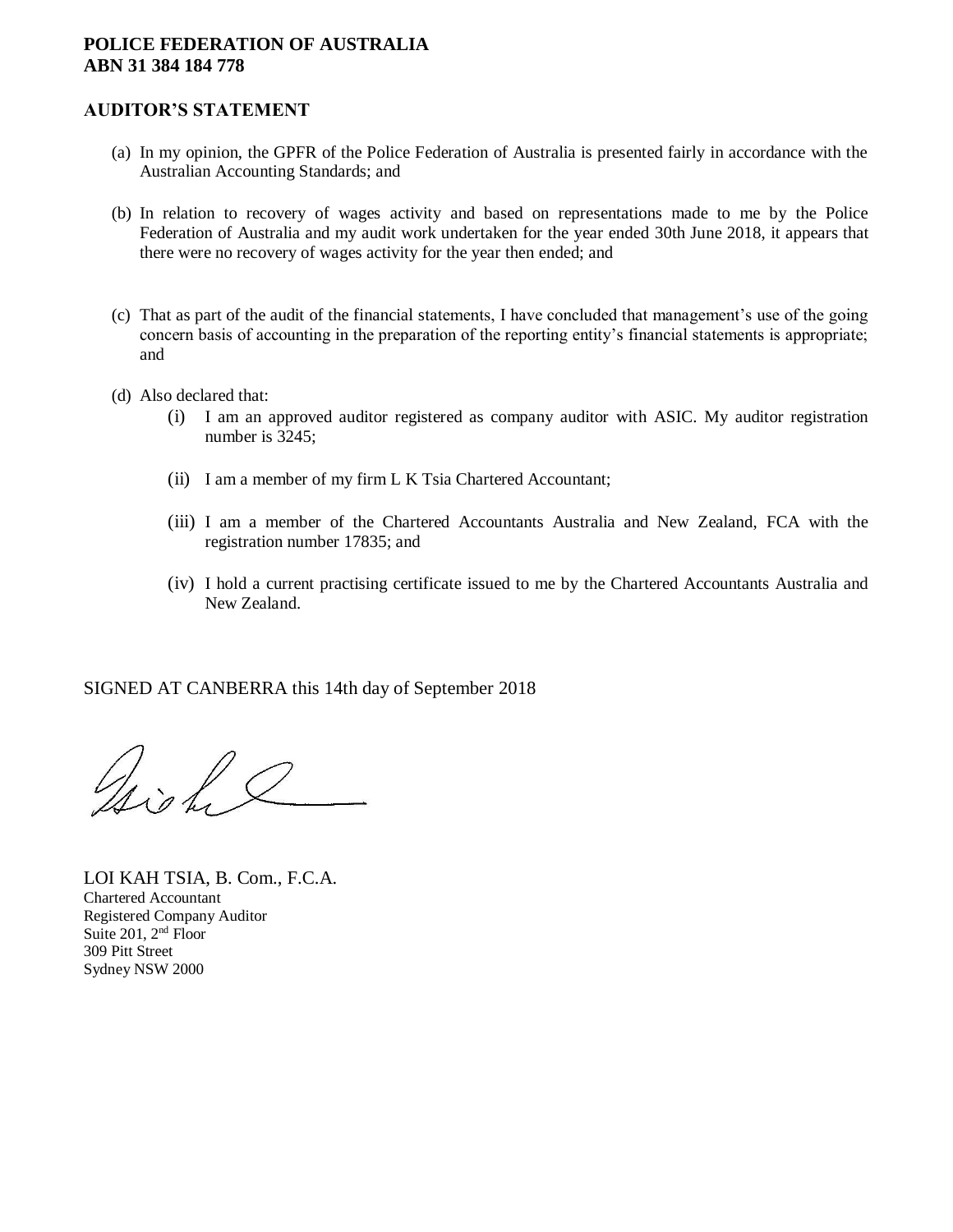### **STATEMENT OF FINANCIAL POSITION AS AT 30 June 2018**

|                                              | <b>Notes</b>   |        | 2018            | 2017            |
|----------------------------------------------|----------------|--------|-----------------|-----------------|
| <b>Accumulated Funds</b>                     |                |        |                 |                 |
| <b>Retained Earnings</b>                     |                |        | \$<br>1,300,060 | \$<br>1,044,464 |
| Reserves                                     |                |        | 503,751         | 503,751         |
|                                              |                |        | \$<br>1,803,811 | \$<br>1,548,215 |
| <b>Represented by</b>                        |                |        |                 |                 |
| <b>Current Assets</b>                        |                |        |                 |                 |
| Police Bank Easy Access account              |                |        | 201,559         | 39,981          |
| Police Bank Market Link account              |                |        | 39,703          | 39,114          |
| Police Bank Savings Plus account             |                |        | 142,366         | 130,060         |
| <b>Police Bank Savings Account</b>           |                |        | 74,650          |                 |
| Police Bank membership fees                  |                |        | 10              | 10              |
| Cash on hand                                 | 3              |        | 94              |                 |
| <b>Other Receivables</b>                     | 4              |        | 37,496          | 9,034           |
| Loan to National Police Foundation           |                |        | 10,000          |                 |
|                                              |                |        | 505,878         | 218,199         |
| <b>Non-Current Assets</b>                    |                |        |                 |                 |
| Property - 21 Murray Crescent                |                |        |                 |                 |
| Griffith $ACT - At$ Independent<br>Valuation | 5              |        | 1,500,000       | 1,500,000       |
| Plant, Equipment & Furniture                 | 6              | 57,863 |                 |                 |
| Less provision for depreciation              |                | 45,547 | 12,316          | 15,993          |
| Motor vehicle                                | $\overline{7}$ | 48,379 |                 |                 |
| Less provision for depreciation              |                | 12,093 | 36,286          | 43,542          |
|                                              |                |        | 1,548,602       | 1,559,535       |
| <b>Total Assets</b>                          |                |        | 2,054,480       | 1,777,734       |
| <b>Less Current Liabilities</b>              |                |        |                 |                 |
| Trade creditors and accruals                 | 8              |        | 49,348          | 37,209          |
| Provision for annual leave                   | 9              |        | 29,427          | 27,073          |
| Provision for long service leave             | 10             |        | 161,379         | 144,049         |
| Other payables                               | 12             |        | 10,515          | 21,188          |
| <b>Total liabilities</b>                     |                |        | 250,669         | 229,519         |
| <b>Net Assets</b>                            |                |        | 1,803,811<br>\$ | 1,548,215<br>\$ |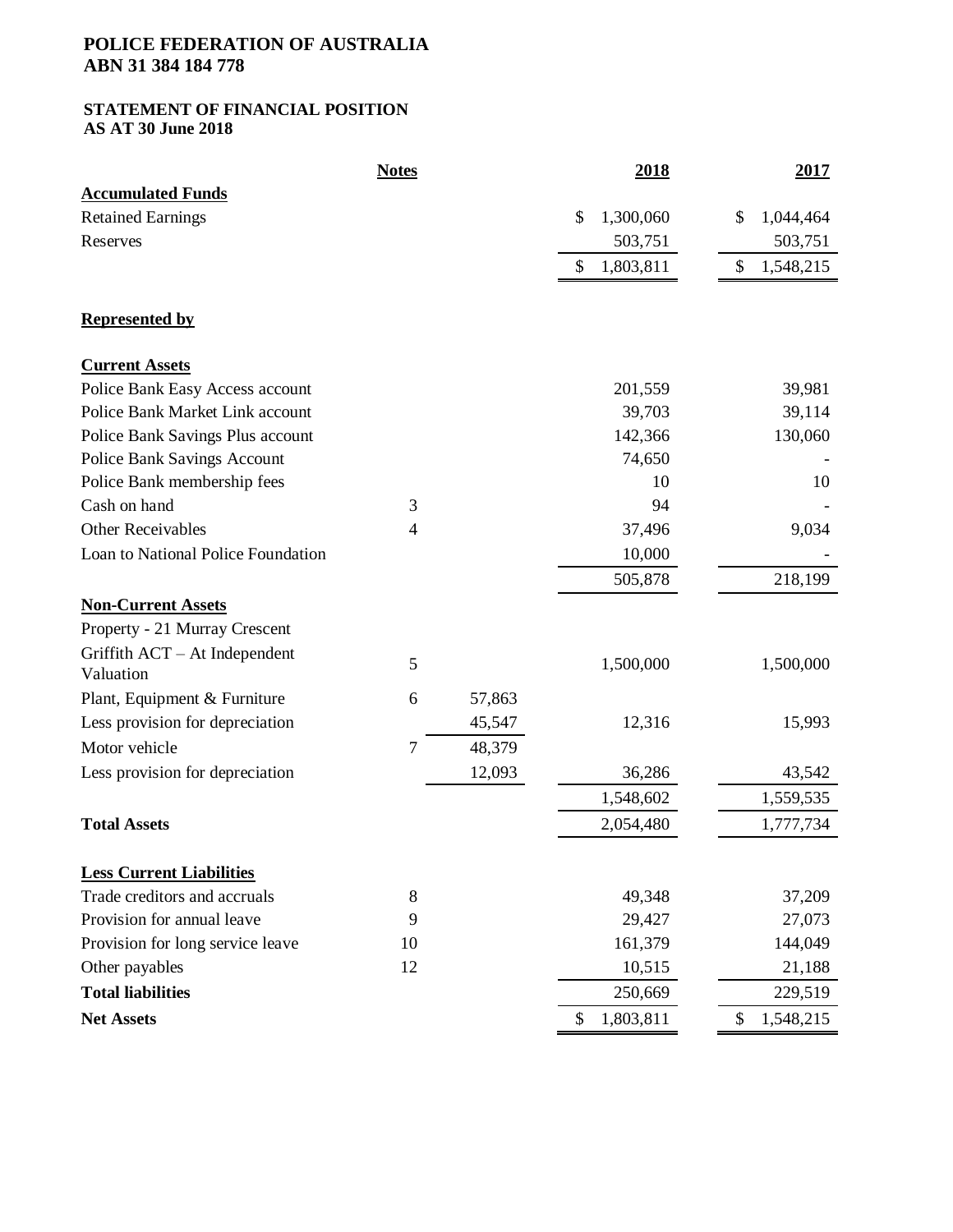## **STATEMENT OF COMPREHENSIVE INCOME FOR THE YEAR ENDED 30 June 2018**

|                                               | <b>Notes</b> | <u>2018</u>     | <u>2017</u>     |
|-----------------------------------------------|--------------|-----------------|-----------------|
| <b>Income</b>                                 |              |                 |                 |
| Administration and management fees            | 13           | 105,000         |                 |
| Compulsory and voluntary levies               |              |                 |                 |
| Grants and donations                          | 14           | 700,000         |                 |
| Affiliation fees received                     | 16           |                 |                 |
| Capitation fees received                      | 15           | 1,140,562       | 1,106,182       |
| Membership fees received                      | 17           |                 |                 |
| Interest received                             | 18           | 8,316           | 1,373           |
| Personal superannuation withheld written back |              |                 | 38,400          |
| Sundry income                                 |              | 954             |                 |
|                                               |              | \$<br>1,954,832 | \$<br>1,145,955 |
| Less expenditure                              |              |                 |                 |
| Audit and accounting fees                     | 19           | 24,500          | 25,000          |
| Annual leave                                  | 9            | 22,598          | 37,477          |
| Bank charges and duties                       |              | 231             | 619             |
| <b>Capitation</b> fees                        |              |                 |                 |
| Compulsory levies                             |              |                 |                 |
| Computer and website design                   |              | 39,320          | 57,189          |
| Consideration to employers payroll deduction  |              |                 |                 |
| Delegation expenses                           | 20           | 270,703         | 266,328         |
| Depreciation                                  | 21           | 10,933          | 11,997          |
| <b>FBT</b>                                    |              | 24,471          | 25,466          |
| Fees / allowance - conference and meeting     |              |                 |                 |
| General office expenses                       | 22           | 42,687          | 36,262          |
| Grants and donations                          | 23           |                 | 1,000           |
| Insurances                                    |              | 12,792          | 13,563          |
| Legal fees                                    | 24           | 750             | 34,806          |
| Long service leave                            | 10           | 17,330          | 16,611          |
| Loss on disposal of asset                     | 25           |                 | 6,293           |
| Motor vehicle expenses                        |              | 8,859           | 5,942           |
| National Awareness campaign                   | 26           | 584,190         |                 |
| National Foundation expenses                  | 27           | 37,067          | 3,286           |
| Penalties via R O Act or R O Regulations      |              |                 |                 |
| Property expenses                             | 28           | 72,158          | 75,985          |
| Salary & packaging                            |              | 459,230         | 440,879         |
| Superannuation                                |              | 64,418          | 69,211          |
| Telephone                                     |              | 6,999           | 7,137           |
| <b>Total Expenditure</b>                      |              | \$<br>1,699,236 | \$<br>1,135,051 |
| Net Surplus/(Loss) for the year               |              | 255,596         | 10,904          |
| Accumulated funds at beginning of year        |              | 1,044,464       | 1,033,560       |
| Accumulated funds at end of year              |              | 1,300,060<br>\$ | 1,044,464<br>\$ |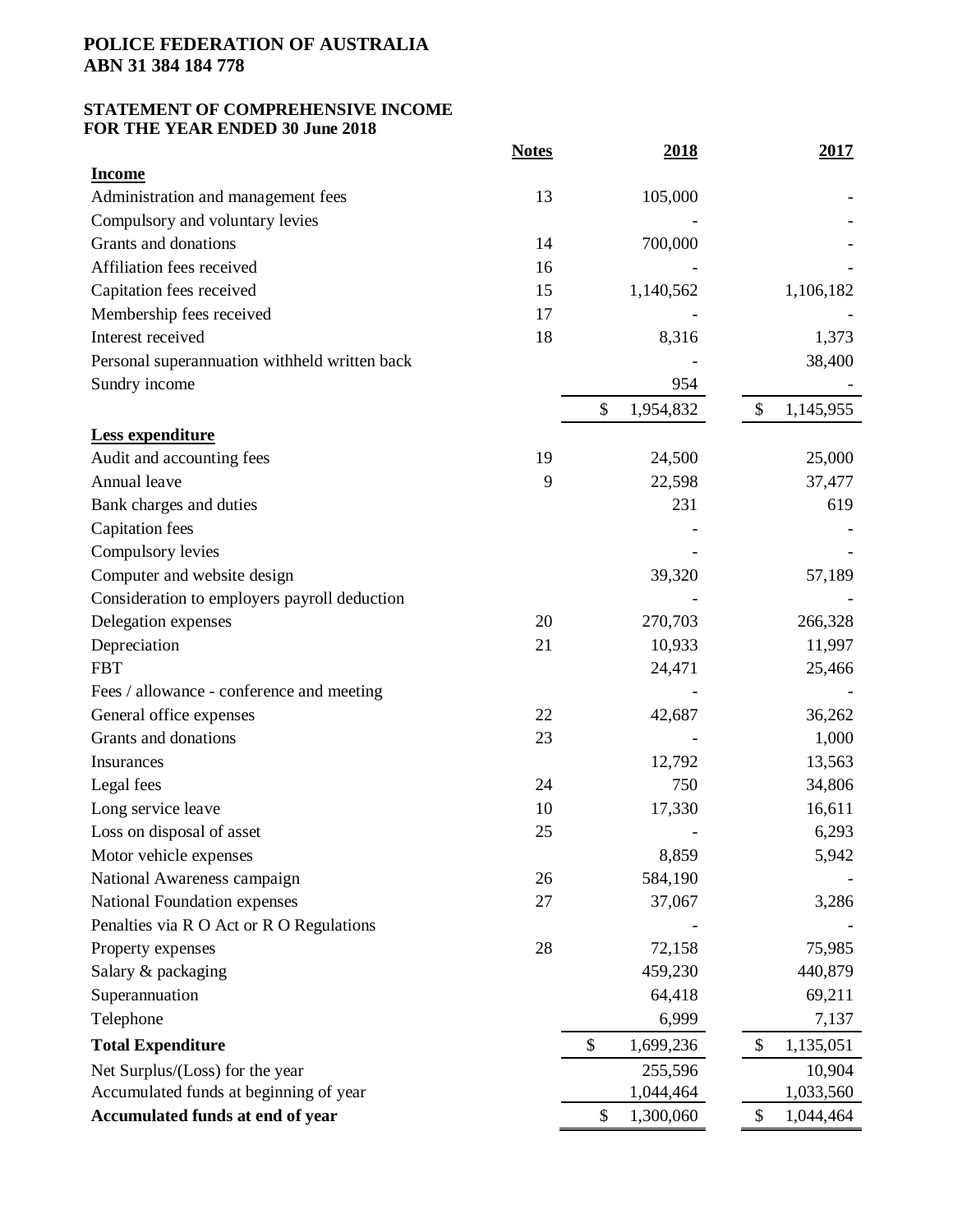### **STATEMENT OF CHANGES IN EQUITY FOR THE YEAR ENDED 30 June 2018**

|                               |                 |   | <b>Asset</b>       |              |
|-------------------------------|-----------------|---|--------------------|--------------|
|                               | <b>Retained</b> |   | <b>Revaluation</b> |              |
|                               | <b>Earnings</b> |   | <b>Reserve</b>     | <b>Total</b> |
| Balance as at 30th June 2015  | 972,941         |   | 153,751            | 1,126,692    |
| Net Deficit for the year 2016 | 60,619          |   | 350,000            | 410,619      |
| Balance as at 30th June 2016  | 1,033,560       |   | 503,751            | 1,537,311    |
| Net Surplus for the year 2017 | 10,904          |   |                    | 10,904       |
| Balance as at 30th June 2017  | 1,044,464       |   | 503,751            | 1,548,215    |
| Net Surplus for the year 2018 | 255,596         |   |                    | 255,596      |
| Balance as at 30th June 2018  | \$<br>1,300,060 | S | 503,751            | 1,803,811    |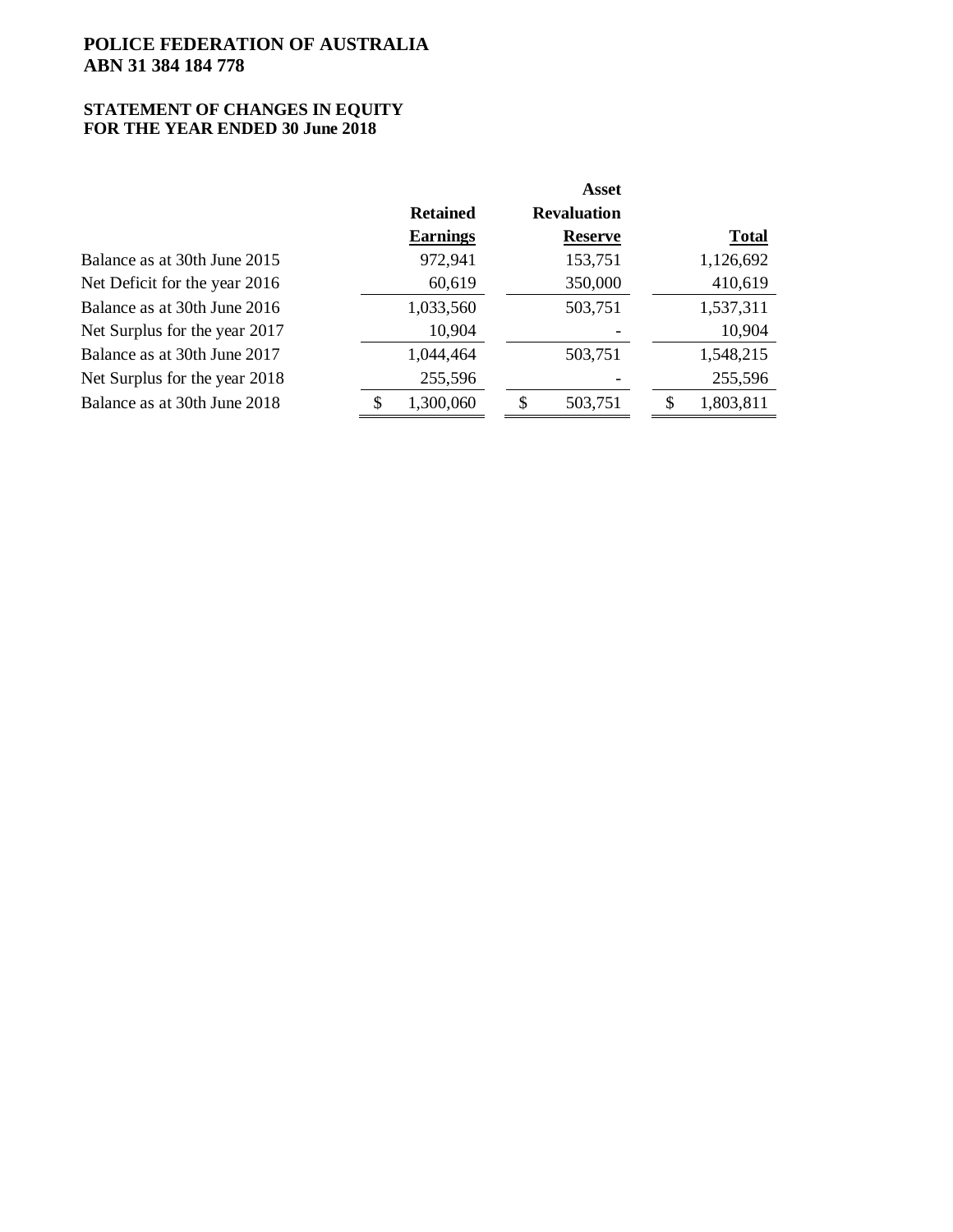## **STATEMENT OF CASH FLOWS FOR THE YEAR ENDED 30 June 2018**

|                                                      | <u>2018</u>   | <u>2017</u>     |
|------------------------------------------------------|---------------|-----------------|
| <b>Cash from Operating Activities</b>                |               |                 |
| <b>Government Grants</b>                             | 770,000       |                 |
| Receipts from members                                | 1,251,774     | 1,214,484       |
| Administration and management fees                   | 105,000       |                 |
| Interest received                                    | 8,316         | 1,373           |
| Other income                                         | 1,050         |                 |
| Payment of other expenses                            | (695, 158)    | (629, 668)      |
| Payment of National Awareness campaign               | (620, 650)    |                 |
| Payment of FBT                                       | (24, 471)     | (25, 466)       |
| Payment of employees' entitlements                   | (546, 644)    | (542, 671)      |
| Cash from other reporting unit                       |               |                 |
| Net cash provided by operating activities            | \$<br>249,217 | \$<br>18,052    |
| <b>Cash from Investing Activities</b>                |               |                 |
| Proceeds from sale of motor vehicle                  |               | 24,545          |
| Purchase of motor vehicle                            |               | (48, 379)       |
| Purchase of Plant, Equipment & Furniture             |               |                 |
| Net cash provided by investing activities            | \$            | \$<br>(23, 834) |
| <b>Cash from Financing Activities</b>                |               |                 |
| Repayment of borrowings                              |               |                 |
| Net cash outflow from financing activities           | \$            | \$              |
| Net increase / (decrease) in cash held               | 249,217       | (5,782)         |
| Cash at the beginning of the financial year          | 209,165       | 214,947         |
| Cash at the end of the financial year                | 458,382<br>\$ | 209,165<br>\$   |
| <b>Cash Reconciliation</b>                           |               |                 |
| For the purpose of the Statement of Cash Flows,      |               |                 |
| cash at the end of the financial year is reconciled  |               |                 |
| to the following items in the Statement of Financial |               |                 |
| Position.                                            |               |                 |
| Cash with financial institutions                     |               |                 |
| Police Bank Easy Access Account                      | 201,559       | 39,981          |
| Police Bank Market Linked Account                    | 39,703        | 39,114          |
| <b>Police Bank Savings Plus Account</b>              | 142,366       | 130,060         |
| <b>Police Bank Savings Account</b>                   | 74,650        |                 |
| Police Bank Membership Fees                          | 10            | 10              |
| Cash on Hand                                         | 94            |                 |
|                                                      | 458,382<br>\$ | \$<br>209,165   |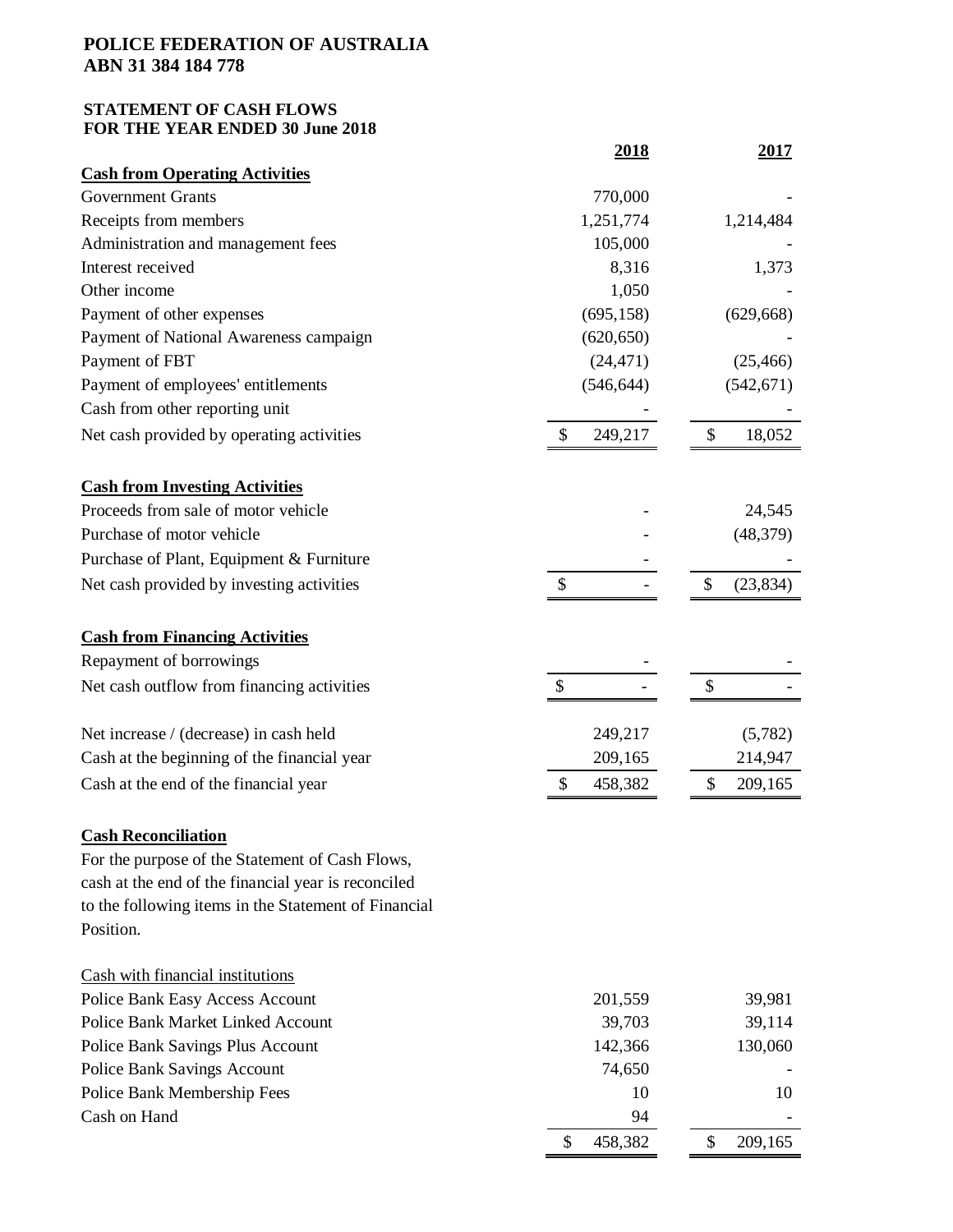| <b>CASH FLOW</b>                                              | 2018                                 | 2017            |
|---------------------------------------------------------------|--------------------------------------|-----------------|
| <b>Cash Flow Reconciliation</b>                               |                                      |                 |
| Reconciliation of cash and cash equivalents as per            |                                      |                 |
| <b>Statement of Financial Position to Cash Flow Statement</b> |                                      |                 |
| Cash and cash equivalents as per:                             |                                      |                 |
| Cash flow statement                                           | 458,382                              | 209,165         |
| Statement of financial position                               | 458,382                              | 209,165         |
| <b>Difference</b>                                             | \$                                   | \$              |
| Reconciliation of profit / (deficit) to net cash              |                                      |                 |
| from operating activities                                     |                                      |                 |
| Profit / (deficit) for the year                               | 255,596                              | 10,904          |
| <b>Adjustments for non-cash items</b>                         |                                      |                 |
| Depreciation / amortisation                                   | 10,933                               | 11,997          |
| Loss on disposal of assets                                    |                                      | 6,293           |
| <b>Changes in assets / liabilities</b>                        |                                      |                 |
| (Increase) / decrease in net receivables                      | (28, 462)                            | (5,657)         |
| (Increase) / decrease in related party loans                  | (10,000)                             |                 |
| Increase / (decrease) in supplier payables                    | 12,139                               | (25,746)        |
| Increase / (decrease) in other payables                       | (10,673)                             | (1,247)         |
| Increase / (decrease) in employee provisions                  | 19,684                               | 21,508          |
| Net cash from (used by) operating activities                  | $\boldsymbol{\mathsf{S}}$<br>249,217 | \$<br>18,052    |
| <b>Cash flow information</b>                                  |                                      |                 |
| Cash Inflows                                                  |                                      |                 |
| <b>Australian Federal Police Association</b>                  | 78,398                               | 81,318          |
| Police Association of NSW                                     | 329,953                              | 322,799         |
| Police Association of NZ                                      | 28,450                               | 23,158          |
| Police Association of SA                                      | 96,606                               | 93,495          |
| Police Association of TAS                                     | 24,860                               | 23,661          |
| <b>Police Association NT</b>                                  | 28,196                               | 27,937          |
| <b>QLD</b> Police Union                                       | 234,130                              | 229,581         |
| Police Association of VIC                                     | 300,591                              | 287,357         |
| <b>WA Police Union</b>                                        | 130,590                              | 125,175         |
| <b>Government Grants</b>                                      | 770,000                              |                 |
| Other receipts                                                | 114,366                              | 1,376           |
| <b>Total cash inflow</b>                                      | \$<br>2,136,140                      | \$<br>1,215,857 |
| <b>Cash Outflows</b>                                          |                                      |                 |
| Other expenses                                                | 1,886,923                            | 1,197,805       |
| <b>Total cash outflow</b>                                     | \$<br>1,886,923                      | \$<br>1,197,805 |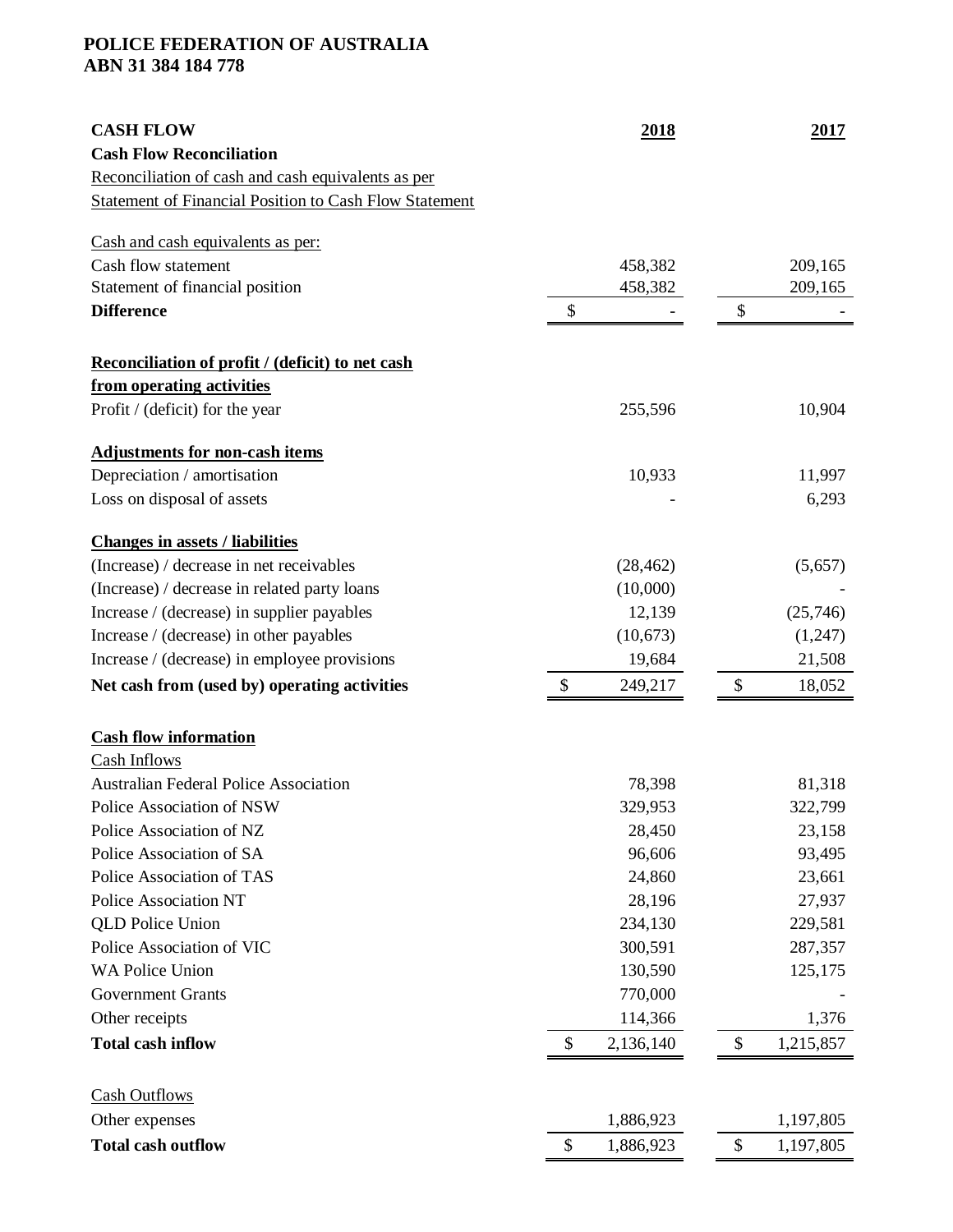## **NOTES TO THE FINANCIAL STATEMENTS FOR THE YEAR ENDED 30 June 2018**

## **1. STATEMENT OF SIGNIFICANT ACCOUNTING POLICIES**

The financial report is a general purpose report that has been prepared in accordance with Australian Accounting Standards, Accounting interpretations, other authoritative pronouncements of the Australian Accounting Standards Board that apply for the reporting period and the Fair Work (Registered Organisations) Act 2009. For the purpose of preparing the general purpose financial statements, the Police Federation of Australia is a not-for-profit entity.

The financial report covers the Police Federation of Australia (the Federation) as an individual entity. The financial report has been prepared on an accruals basis and is based on historical costs and do not take into account changing money values or except where stated. Cost is based on the fair values of the consideration given in exchange for assets. The accounting policies have been consistently applied unless otherwise stated. The financial statements are presented in Australian Dollars.

The following is a summary of the significant accounting policies adopted by the Federation in the preparation of the financial report.

## **Accounting Policies**

### **(a) Income Tax**

The Federation, being a trade union, is exempt from income tax including capital gains tax, by virtue of the provision of section 50-5 of the Income Tax Assessment Act 1997. However, the entity still has obligations for Fringe Benefit Tax (FBT) and Goods and Services Tax (GST)

## **(b) Cash and Cash Equivalents**

Cash is recognised at its nominal amount. Cash and cash equivalents include cash on hand, deposits held at call with bank, other short term highly liquid investments with original maturity of 3 months or less that are readily convertible to known amounts of cash.

## **(c) Investment Property**

Investment property comprising land and building is held primarily for its own use as an office. Investment property is carried at fair value, determined annually by the Committee of Management based on prices in an active market for similar property in the same location.

## **(d) Revenue**

Revenue is recognised upon the issue of invoices to all branches of the Federation. Membership incomes have been accounted for on an accrual basis. Membership fees outstanding at balance sheet date have been brought into account as amount due from branches. Membership fees relating to the unexpired part of the membership year are deferred and recognised as income in the next financial year. These are shown as receipt in advance on the financial report.

Interest revenue is recognised using the effective interest method, which for floating rate financial assets is the rate inherent in the instrument.

All revenue is stated net of the amount of goods and services tax (GST).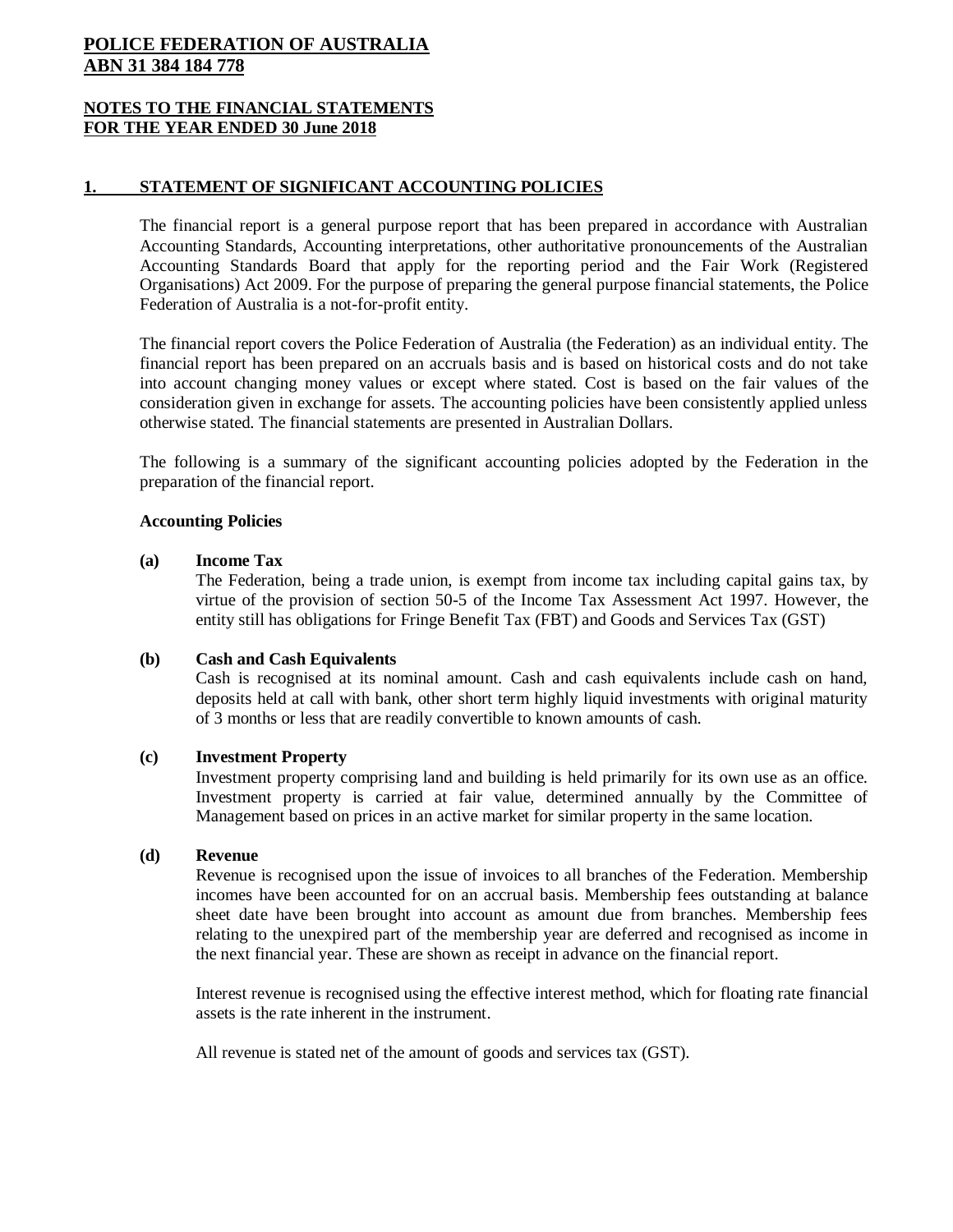## **NOTES TO THE FINANCIAL STATEMENTS FOR THE YEAR ENDED 30 June 2018**

### **(e) Gains**

Sale of assets Gains and losses from disposal of assets are recognised when control of the assets has passed to the buyer.

## **(f) Property, Plant and Equipment**

Each class of property and equipment is carried at cost or fair value less, where applicable, any accumulated depreciation and impairment losses.

### *Property*

Land and building is carried at independent valuation. The carrying amount is reviewed annually by the Committee of Management to ensure it is not in excess of the recoverable amount from these assets. The recoverable amount is assessed on the basis of the expected net cash flows which will be received from the assets employment and subsequent disposal. The expected net cash flows have not been discounted to present values in determining recoverable amounts.

## *Plant and Equipment*

All other items of plant and equipment are recorded at cost less depreciation and impairment losses

The carrying amount of plant and equipment is reviewed annually by the Committee of Management to ensure it is not in excess of the recoverable amount from those assets. The recoverable amount is assessed on the basis of the expected cash flows which will be received from the assets employment and subsequent disposal. The expected net cash flows have not been discounted to present value in determining recoverable amounts

## *Depreciation*

The depreciation rates and method are based on their estimated useful lives commencing from the time it is held ready for use. The depreciation rates and method used for each class of depreciable assets are:-

| <b>Asset Class</b>         | <b>Depreciation Rate</b> | <b>Depreciation Method</b> |
|----------------------------|--------------------------|----------------------------|
| Office Plant and Equipment | 7.5%-20%                 | Straight Line              |
| Motor vehicles             | 15%                      | Straight Line              |

The asset's residual values and useful lives are reviewed, and adjusted if appropriate, at each balance sheet date.

An asset's carrying amount is written down immediately to its recoverable amount if the asset's carrying amount is greater than its estimated recoverable amount.

Gains and losses on disposals are determined by comparing proceeds with the carrying amount. These gains or losses are included in the Income Statement.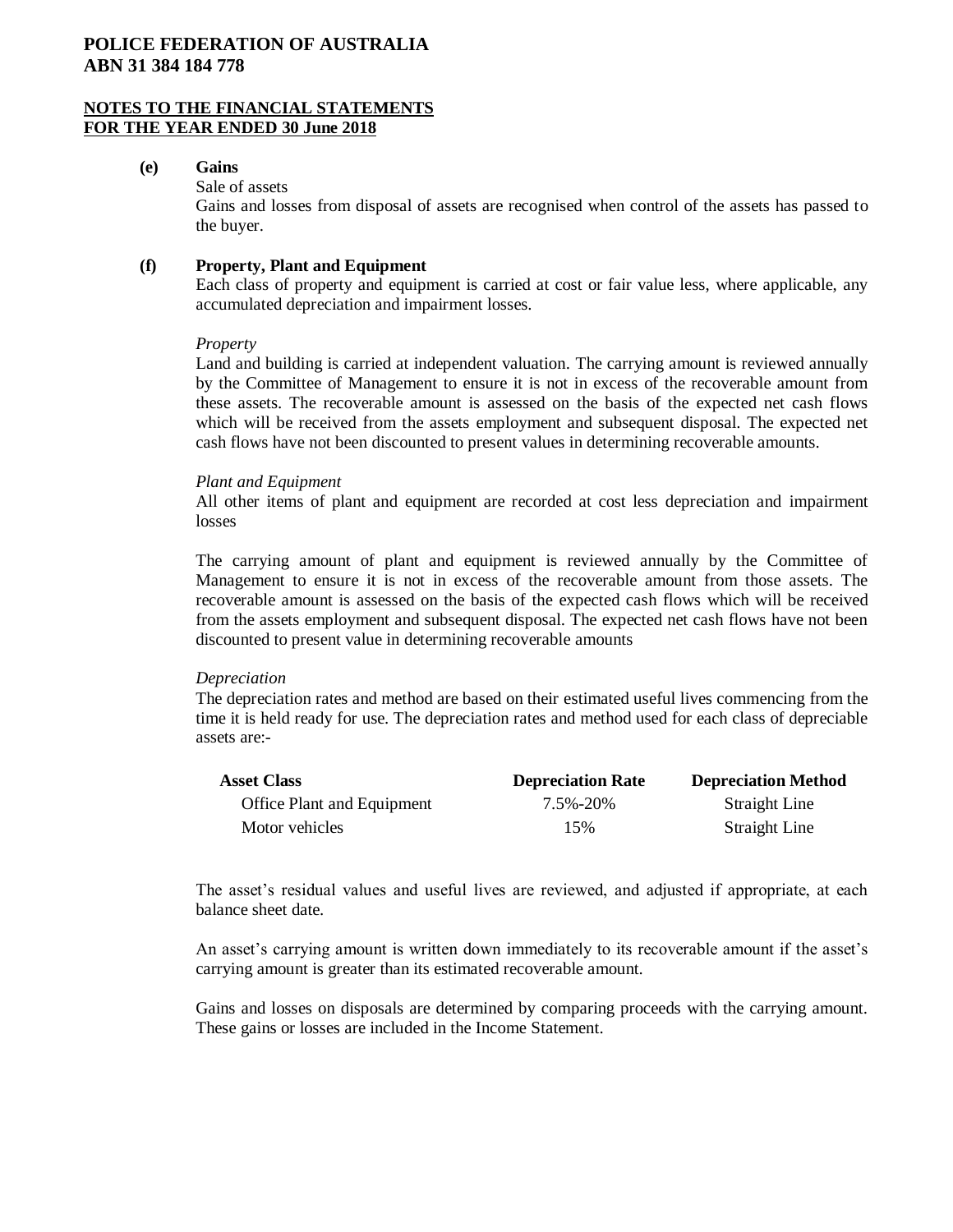## **NOTES TO THE FINANCIAL STATEMENTS FOR THE YEAR ENDED 30 June 2018**

### **(g) Employee Entitlements**

Provisions for employee benefits in the form of Long Service Leave and Accrued Annual Leave have been made for the estimated accrued entitlements of all employees on the basis of their terms of employment. Long Service Leave has been calculated with reference to period of service and current salary rates. Contributions made by the Federation to an employee superannuation fund are charged as expense in the statement of comprehensive income when paid.

#### **(h) Leases**

Lease payments for operating leases, where substantially all the risks and benefits remain with the lessor are charged as expenses in the statement of comprehensive income in the periods in which they are incurred.

### **(i) Financial Instruments**

Financial assets and financial liabilities are recognised when the Federation becomes a party to the contractual provisions to the instrument.

Financial assets and financial liabilities are initially measured at fair value. Transaction costs that are directly attributable to the acquisition or issue of financial assets and financial liabilities (other than financial assets and financial liabilities at fair value through profit or loss) are added to or deducted from the fair value of the financial assets or financial liabilities, as appropriate, on initial recognition. Transaction costs directly attributable to the acquisition of financial assets or financial liabilities at fair value through profit or loss are recognised immediately in the profit or loss as expenses.

### Financial Assets

Financial assets are classified into the following specified categories: financial assets at fair value through profit or loss, held-to-maturity investments, available-for-sale financial assets and loans and receivables. The classification depends on the nature and purpose of the financial assets and is determined at the time of initial recognition.

#### Financial Assets at Fair Value through Profit or Loss

Financial assets are classified at fair value through profit or loss when they are of the following nature:

- a) They are acquired for trading for the purpose of short term profit taking.
- b) They are derivatives not held for hedging purposes.
- c) They are acquired and determined by the Committee of Management and measured at fair value with changes in carrying amount being included in profit or loss. The net gain or loss recognised in profit or loss incorporates any dividend or interest earned on the financial asset and is included in the Statement of Comprehensive Income.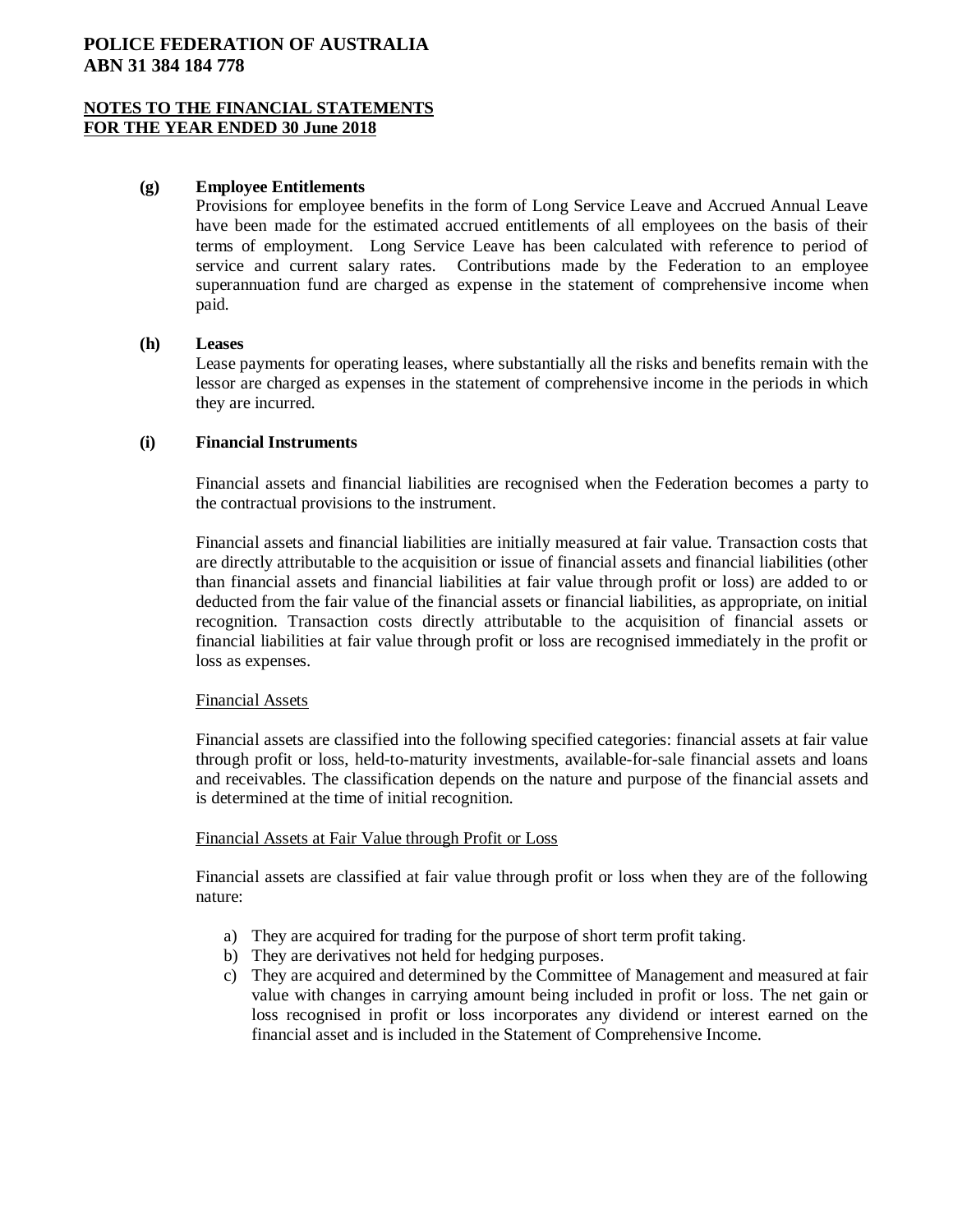### **NOTES TO THE FINANCIAL STATEMENTS FOR THE YEAR ENDED 30 June 2018**

#### **(i) Financial Instruments (continued)**

#### Held to Maturity Investments

These are financial assets that have fixed maturity dates, fixed or determined payments and the reporting unit with the intentions to hold these investments to maturity. They are measured at amortised cost with gains or losses recognised in profit or loss when the financial asset is derecognised.

#### Available for Sale Financial Assets

These comprise principally investments in the equity securities with no fixed maturities and fixed or determinable payments, are non-derivatives that are either not capable of being classified into other categories of financial assets due to their nature or they are classified as such by the Committee of Management.

Available for Sale Financial Assets are classified as non current assets when they are not expected to be sold within 12 months after the end of the reporting date.

All other available for sale financial assets are classified as current assets.

When the assets are sold, the accumulated fair value adjustments recognised in equity are included in the income statement as gains or losses from investment securities.

#### Loans and Receivables

Loans and receivables are non-derivative financial assets with fixed or determinable payments that are not quoted in an active market. They are included in current assets except for those with maturities greater than 12 months after the balance date which are classified as non-current assets. Loans and receivables are included in trade and other receivables in the Statement of Financial **Position** 

Gains or losses are recognised in profit or loss through the amortisation process and when the financial asset is derecognised.

### Financial Liabilities

Financial liabilities are classified as follows:

- a) Financial liabilities at fair value through profit or loss; or
- b) Other financial liabilities

Financial liabilities at fair value through profit or loss are stated at fair value, with any gains or losses arising on remeasurement recognised in profit or loss.

The gain or loss recognised in profit or loss incorporates any interest paid on the financial liability.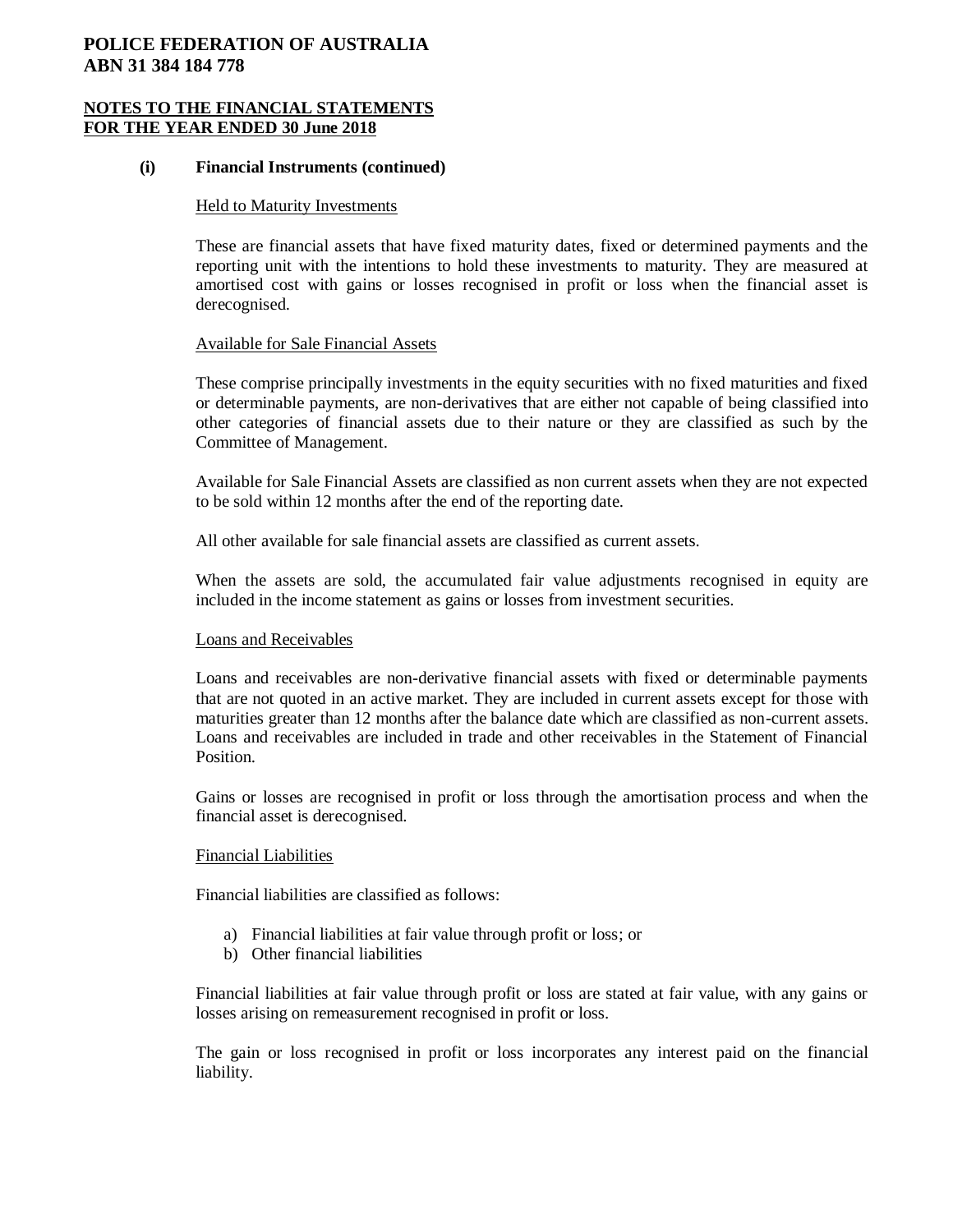## **NOTES TO THE FINANCIAL STATEMENTS FOR THE YEAR ENDED 30 June 2018**

### **(i) Financial Instruments (continued)**

#### Derecognition

Financial assets are derecognised when the contractual rights to receive cash flows from the financial assets have expired or the assets were transferred to another party whereby the entity no longer has any significant continuing involvement in the risk and benefits associated with the assets. Financial liabilities are derecognised where the related obligations are discharged, cancelled or have expired. The difference between the carrying amount of the financial liability which is extinguished or transferred to another party and the fair value of consideration paid is recognised in the income statement as gains or losses from investments.

#### Impairment

At balance date, the Federation assesses whether there is objective evidence that a financial asset has been impaired. A financial asset will be deemed to be impaired if there is a significant or prolonged decline in the fair value of the asset below its cost. Impairment losses are recognised in the Statement of Comprehensive Income.

#### Fair Value

The determination of fair value is based on the current bid prices of quoted market prices at the end of the reporting period. These relate to publicly traded derivatives and trading of available for sale securities.

The fair value of financial instruments that are not traded in an active market is determined by using valuation techniques. These involve the use of available market data.

## **(j) Goods and Services Tax (GST)**

All incomes, expenses and assets are recognised net of the amount of GST, except where the amount of GST incurred is not recoverable from the Australian Taxation Office. In these circumstances the GST is recognised as part of the cost of acquisition of the asset or as part of an item of the expense. Receivables and payables in the statement of financial position are shown inclusive of GST. Cash flows are included in the cash flow statement on a gross basis – that is GST inclusive.

#### **(k) Reserves**

The Asset Revaluation Reserve records revaluation of non current assets – land and building. The revaluation surplus was transferred to the Asset Revaluation Reserve.

#### **(l) Trade and other payables**

Trade and other payables represent the liability outstanding at the end of the reporting period for goods and services received by the Federation during the reporting period which remain unpaid. The balance is recognised as current liability with the amount normally paid within 30 days of recognition of the liability.

#### **(m) Comparative information**

When required by Accounting Standards, comparative figures have been adjusted to confirm to changes in presentation for the current financial year.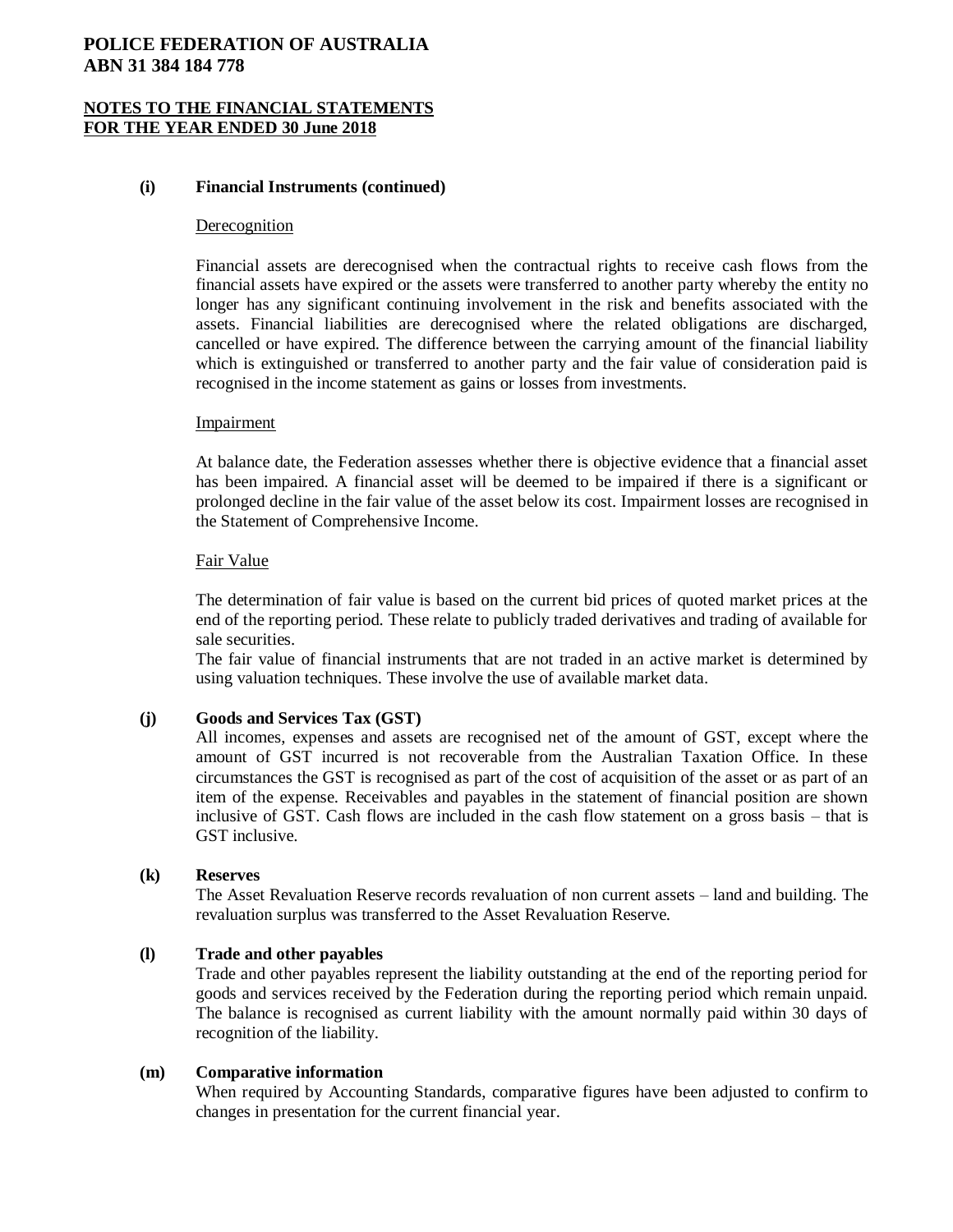### **NOTES TO THE FINANCIAL STATEMENTS FOR THE YEAR ENDED 30 June 2018**

#### **(n) Accounting Judgements and Estimates**

When preparing the financial statements, the Committee of Management undertakes a number of judgements, estimates and assumptions about recognition and measurement of assets, liabilities, income and expenses. These judgements may differ from the actual figures. The procedures taken by the Committee of Management are listed hereunder.

#### Impairment

An impairment loss is recognised if the amount by which the asset's or cash generating item's carrying amount exceeds its recoverable amount. To determine the recoverable amount, the Committee of Management estimates future cash flows from each cash-generating item and uses a suitable interest rate to calculate the present value of those cash flows. In the process of accessing the future cash flows, the Committee of Management makes assumptions about future operating results. These assumptions relate to future events and circumstances. The final outcomes may differ and may cause significant adjustments to the Federation within the next financial year. In most cases, determining the applicable discount rate involves estimating the appropriate adjustment to market risk and the appropriate adjustment asset specific risk factors. No impairment losses have been recorded in the financial year just ended.

### Useful Lives of Depreciable Assets

The Committee of Management reviews the useful lives and the asset's residual values. Adjustments are made if appropriate at each reporting date.

#### **Provisions**

The Federation currently provides for long service leave and annual leave. Estimates are made based on their terms of employment and the length of service. Provisions are calculated with reference to their current salary rate.

### **(o) Fair Value Measurement of Assets and Liabilities**

The Federation measures its assets and liabilities at fair value on either a recurring or nonrecurring basis.

Fair value is the price the Federation would receive to sell an asset or would have to pay to transfer a liability in an orderly (i.e. unforced) transaction between independent, knowledgeable and willing participants at the measurement date.

As fair value is a market based measure, the closest equivalent observable market pricing information is used to determine fair value. Adjustment to market values may be made having regard to the characteristics of the specific asset or liability. The fair values of assets and liabilities that are not traded in an active market are determined using one or more valuation techniques. These valuation techniques maximise to the extent possible, the use of observable market data.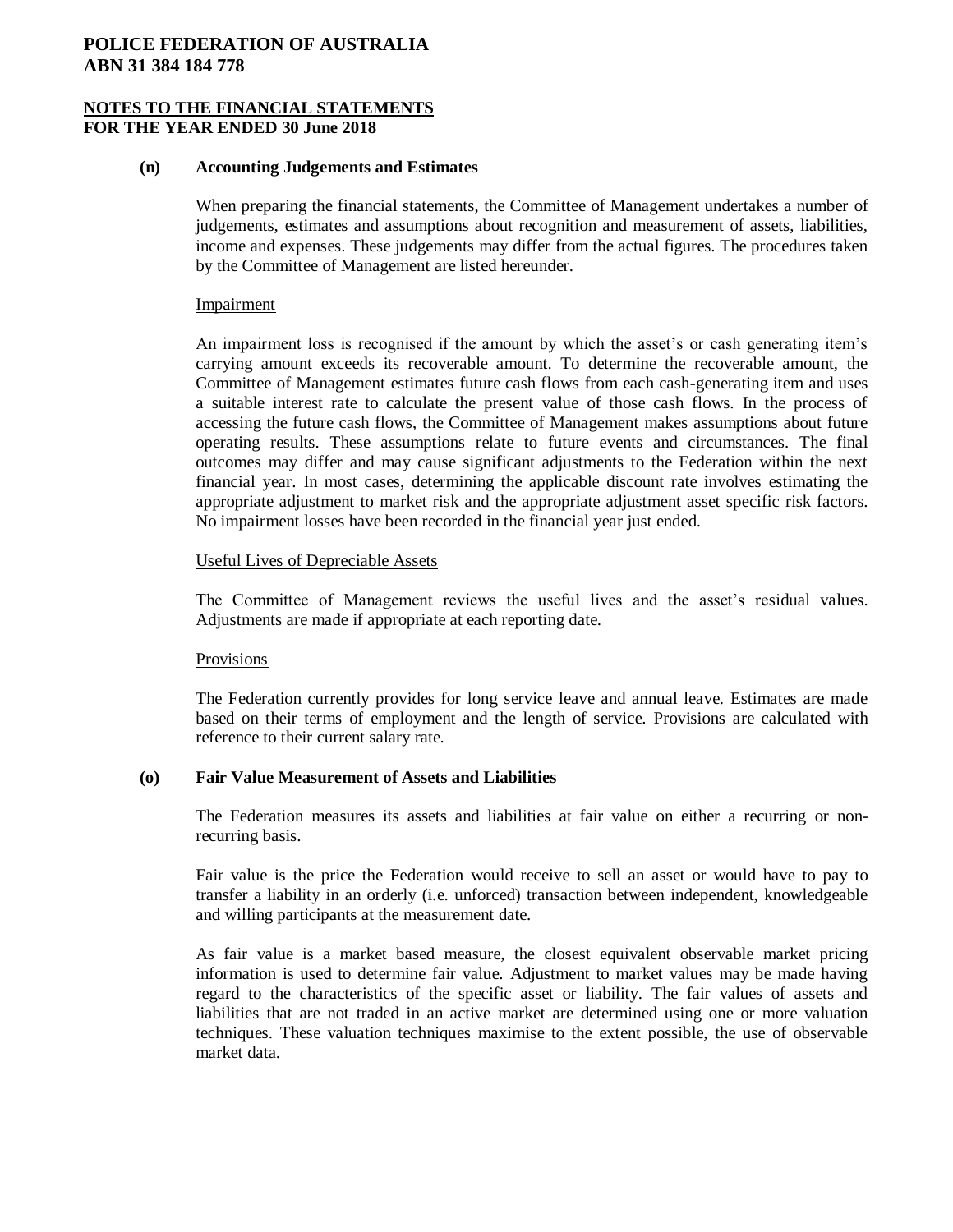## **NOTES TO THE FINANCIAL STATEMENTS FOR THE YEAR ENDED 30 June 2018**

### **(o) Fair Value Measurement of Assets and Liabilities (continued)**

To the extent possible, market information is extracted from either the principal market for the asset or liability (i.e. the market with the greatest volume and level of activity for the asset or liability) or in the absence of such a market the most advantageous market available to the entity at the end of the reporting period (i.e. the market that maximises the receipts from the sale of the asset or minimises the payments made to transfer the liability after taking into account transaction cost and transport cost.

For non-financial assets, the fair value measurement also takes into account a market participant's ability to use the asset in its highest and best or sell it to another market participant that would put the asset in its highest and best use.

The fair value of liabilities and the entity's own equity instruments (excluding those related to share-based payment arrangements) may be valued where there is no observable market price in relation to the transfer of such financial instruments by reference to observable market information where such instruments are held as assets. Where this information is not available, other valuation techniques are adopted and where significant are detailed in the respective note to the Financial Statements.

## **(p) New Australian Accounting Standards**

Adoption of new Australian Accounting Standards Requirements.

No accounting standard has been adopted earlier than the application date stated in the standard.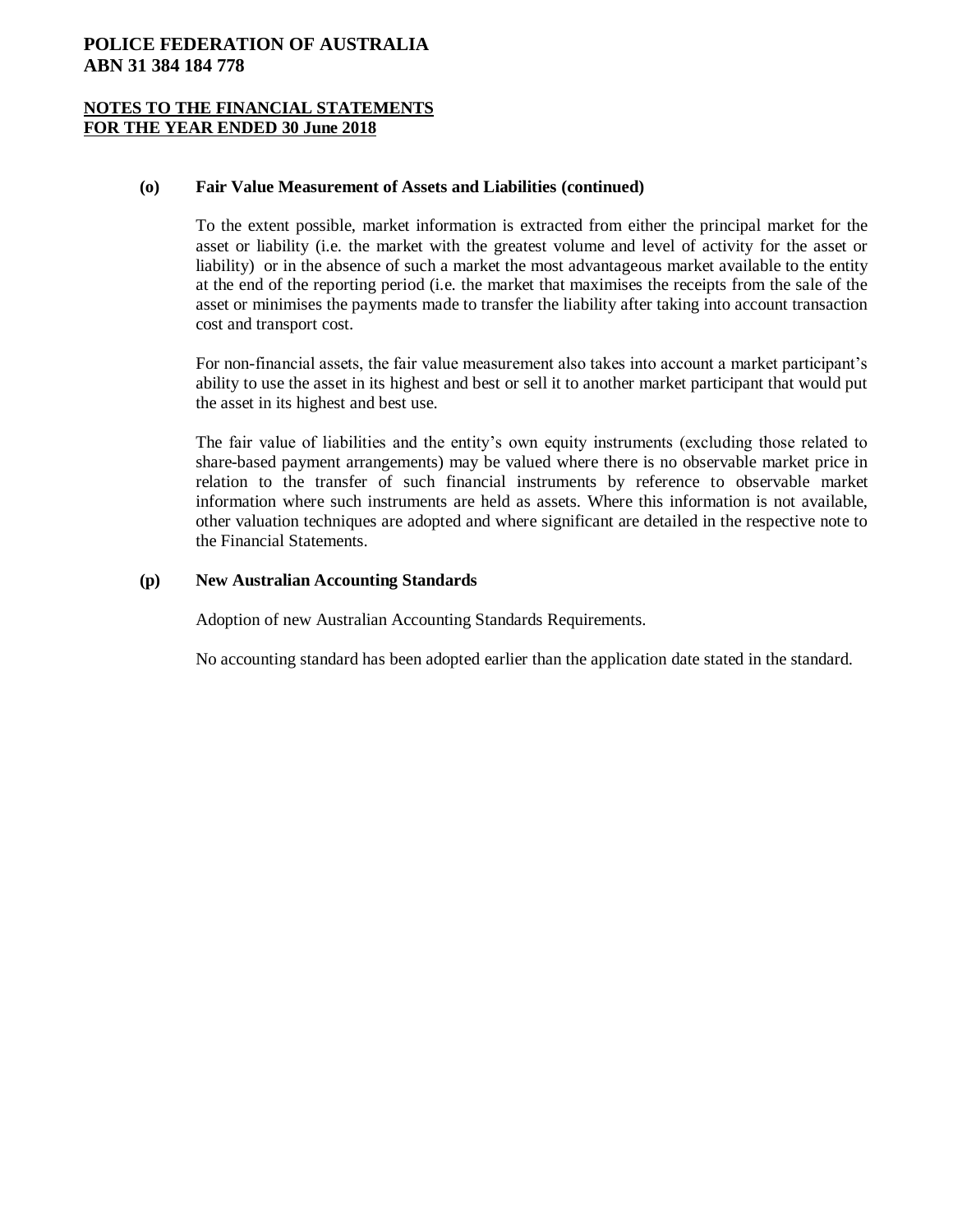## **NOTES TO THE FINANCIAL STATEMENTS FOR THE YEAR ENDED 30 June 2018**

### **2. INFORMATION TO BE PROVIDED TO MEMBERS OR GENERAL MANAGER**

In accordance with the requirements of the Fair Work (Registered Organisations) Act 2009, the attention of members is drawn to the provisions of sub-Sections (1), (2) and (3) of Section 272 which read as follows:

- (1) A member of a reporting unit, or the general manager, may apply to the reporting unit for specified prescribed information in relation to the reporting unit to be made available to the person making the application.
- (2) The application must be in writing and must specify the period within which, and the manner in which, the information is to be made available. The period must not be less than 14 days after the application is given to the reporting unit.
- (3) A reporting unit must comply with an application made under subsection (1).

|           |                                                 | <u>2018</u>  | 2017        |
|-----------|-------------------------------------------------|--------------|-------------|
| 3.        | <b>Cash on Hand</b>                             |              |             |
|           | Petty Cash                                      | S<br>94      |             |
| <u>4.</u> | <b>Other Receivables</b>                        |              |             |
|           | Various Outgoing Receivables                    | 18,353       | 9,034       |
|           | Receivables from another reporting unit         |              |             |
|           | <b>GST Due from ATO</b>                         | 19,153       |             |
|           |                                                 | 37,506<br>\$ | \$<br>9,034 |
| 5.        | <b>Property at Independent Valuation</b>        |              |             |
|           | 21 Murray Crescent Griffith ACT                 |              |             |
|           | Settled on $24.1.2003 - cost$                   | 996,249      | 996,249     |
|           | Year to Date Valuation Increment by Independent |              |             |
|           | Valuer Herron Todd White on 2.3.2018*           | 503,751      | 503,751     |
|           |                                                 | \$1,500,000  | \$1,500,000 |
|           | <b>Land and Building</b>                        |              |             |
|           | Carrying amount at the beginning of the year    | 1,500,000    | 1,500,000   |
|           | <b>Valuation Increment</b>                      |              |             |
|           | Carrying amount at the end of the year          | \$1,500,000  | \$1,500,000 |
|           |                                                 |              |             |

 \*Note: A new valuation was completed by the Valuer. Market value remained unchanged.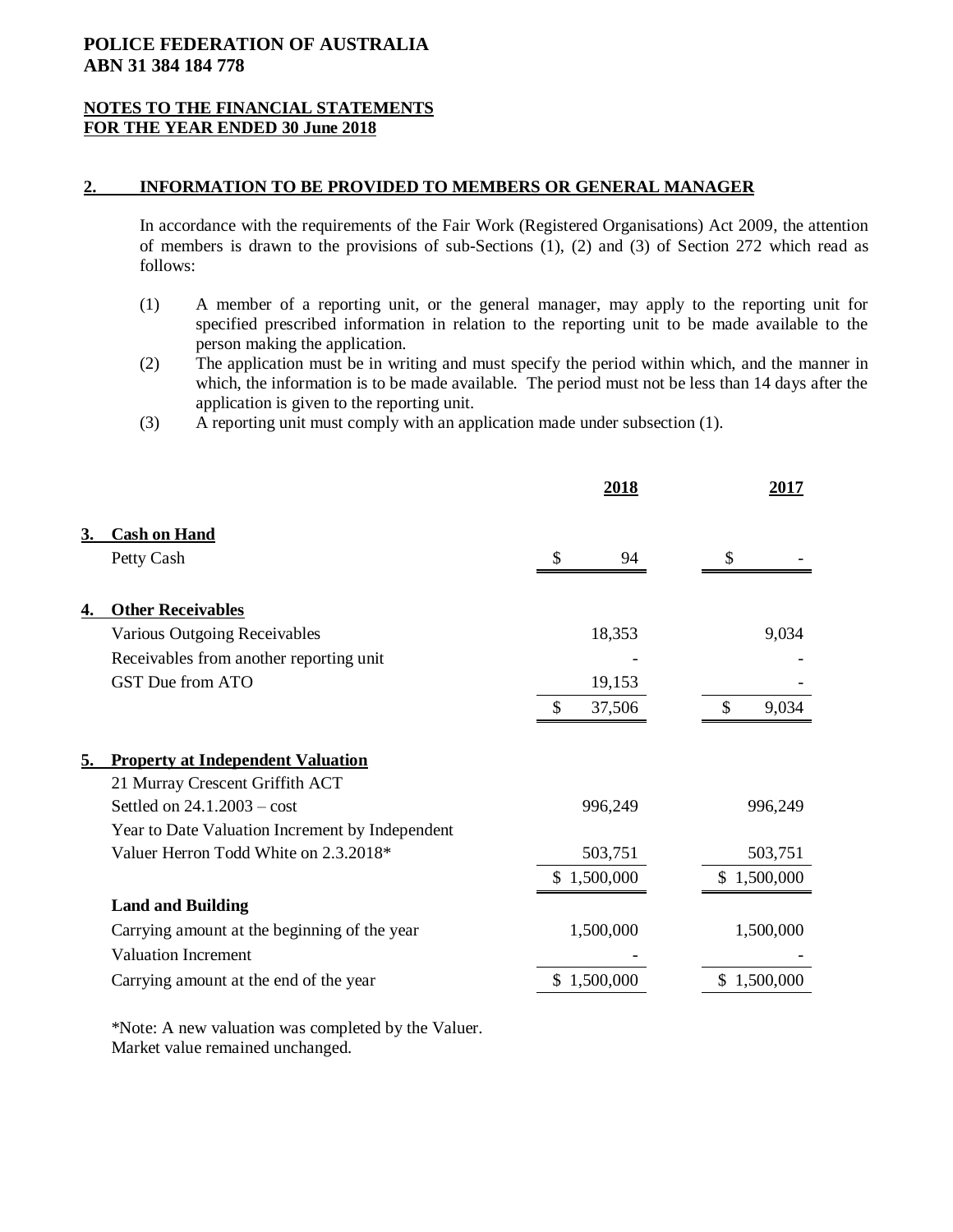|    |                                              | 2018          | 2017          |
|----|----------------------------------------------|---------------|---------------|
| 6. | <b>Plant, equipment and furniture</b>        |               |               |
|    | Carrying amount at the beginning of the year | 15,993        | 20,951        |
|    | <b>Additions</b>                             |               |               |
|    | Depreciation                                 | (3,677)       | (4,958)       |
|    | Write off                                    |               |               |
|    | Carrying amount at the end of the year       | \$<br>12,316  | \$<br>15,993  |
|    | 7. Motor vehicle                             |               |               |
|    | Carrying amount at the beginning of the year | 43,542        | 33,041        |
|    | Additions                                    |               | 48,379        |
|    | Proceeds from sale                           |               | (24, 545)     |
|    | Loss from sale                               |               | (6,294)       |
|    | Depreciation                                 | (7,256)       | (7,039)       |
|    | Carrying amount at the end of the year       | \$<br>36,286  | 43,542<br>\$  |
| 8. | <b>Creditors and accruals</b>                |               |               |
|    | Audit & accounting fees                      | 26,400        | 27,500        |
|    | Various expenses                             | 22,948        | 9,709         |
|    |                                              | 49,348<br>\$  | 37,209<br>\$  |
| 9. | <b>Provision for Annual Leave</b>            |               |               |
|    | Balance as at 1.7.2016                       | 27,073        | 22,177        |
|    | Annual Leave purchased                       | 2,752         |               |
|    | Add additional provision for the year        | 22,598        | 37,477        |
|    |                                              | 52,423        | 59,654        |
|    | Less paid during the year                    | 22,996        | 32,581        |
|    | Balance as at 30.6.2017                      | \$<br>29,427  | \$<br>27,073  |
|    | <b>10. Provision for Long Service Leave</b>  |               |               |
|    | Balance as at 1.7.2016                       | 144,049       | 127,438       |
|    | Add additional provision for the year        | 17,330        | 16,661        |
|    |                                              | 161,379       | 144,049       |
|    | Less paid during the year                    |               |               |
|    | Balance as at 30.6.2017                      | \$<br>161,379 | \$<br>144,049 |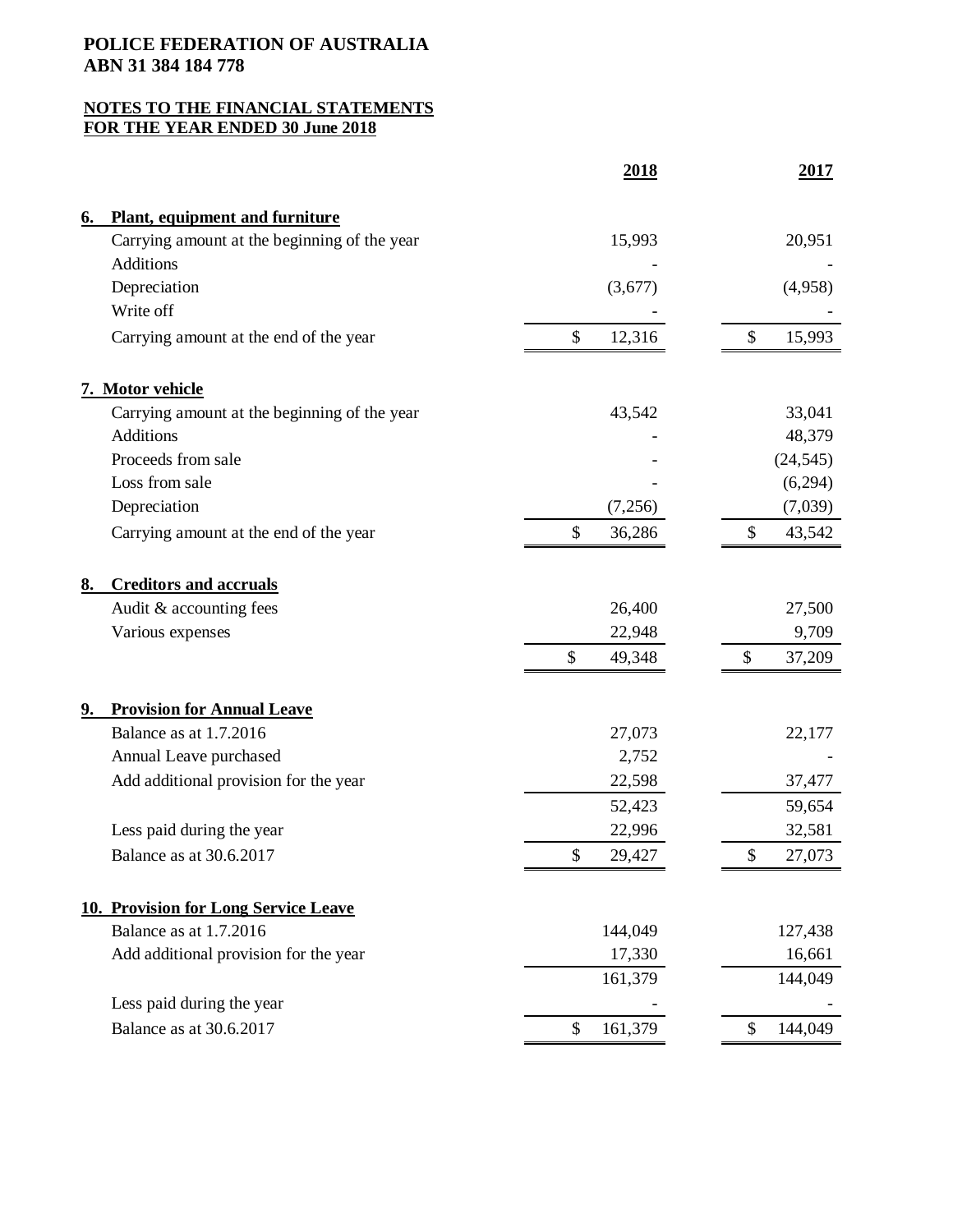|                                                                                                                                                                         | 2018         | 2017         |
|-------------------------------------------------------------------------------------------------------------------------------------------------------------------------|--------------|--------------|
| 11. Provision for Separation & Redundancy                                                                                                                               |              |              |
| Balance as at 1.7.2017                                                                                                                                                  | \$           | \$           |
| Balance as at 30.6.2018                                                                                                                                                 | \$           | \$           |
| No payment for separation or redundancy<br>during the year.                                                                                                             |              |              |
| 12. Other payables                                                                                                                                                      |              |              |
| PAYG re staff wages due to ATO                                                                                                                                          | 10,515       | 9,786        |
| GST due to ATO                                                                                                                                                          |              | 10,895       |
| Superannuation                                                                                                                                                          |              | 507          |
| Consideration to employers for payroll:                                                                                                                                 |              |              |
| Deductions                                                                                                                                                              |              |              |
| Legal costs                                                                                                                                                             |              |              |
| Payables to another reporting unit                                                                                                                                      |              |              |
|                                                                                                                                                                         | \$<br>10,515 | \$<br>21,188 |
| 13. Administration & Management Fees                                                                                                                                    |              |              |
| Administration & Management Fees                                                                                                                                        | 105,000      |              |
| Cost recovered in relation to the matter of the<br>National Awareness Campaign on Police Officer<br>Mental Wellbeing.                                                   |              |              |
| 14. Grants & Donations                                                                                                                                                  |              |              |
| Grants & Donations                                                                                                                                                      | 700,000      |              |
| This grant was provided by the Australian Federal<br>Government – Grant Reference 17/8899, for the<br>National Awareness Campaign on Police Officer<br>Mental Wellbeing |              |              |
| <b>15. Capitation Fees Received</b>                                                                                                                                     |              |              |
| <b>Australian Federal Police Association</b>                                                                                                                            | 71,271       | 73,926       |
| Police Association of NSW                                                                                                                                               | 299,957      | 293,454      |
| Police Association of NZ                                                                                                                                                | 28,449       | 23,158       |
| Police Association of SA                                                                                                                                                | 87,824       | 84,996       |
| Police Association of TAS                                                                                                                                               | 22,600       | 21,510       |
| <b>Police Association NT</b>                                                                                                                                            | 25,633       | 25,398       |
| <b>QLD</b> Police Union                                                                                                                                                 | 212,845      | 208,710      |
| Police Association of VIC                                                                                                                                               | 273,264      | 261,234      |
| <b>WA Police Union</b>                                                                                                                                                  | 118,719      | 113,796      |
|                                                                                                                                                                         | \$1,140,562  | \$1,106,182  |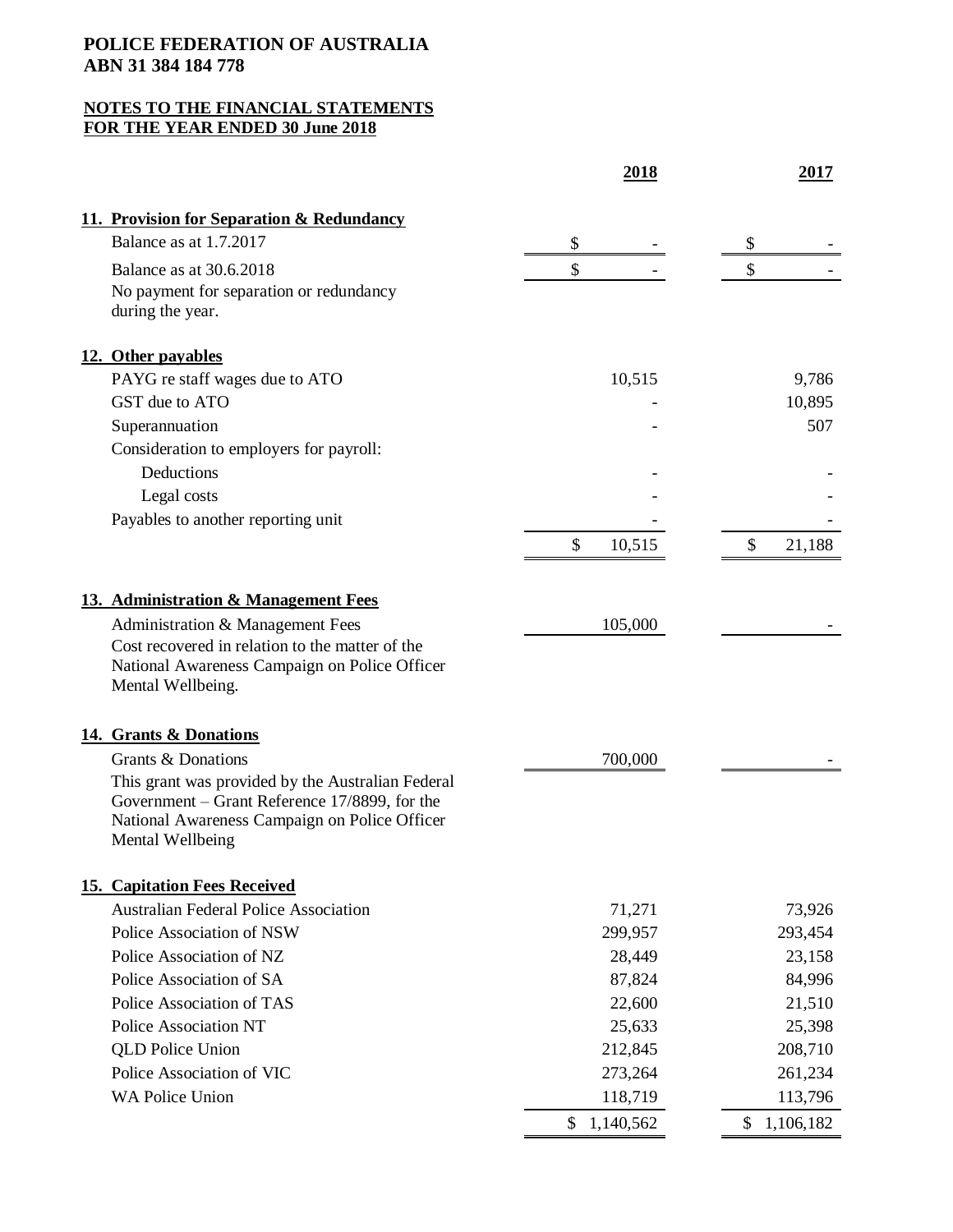| <b>16. Affiliation Fees Received</b><br>Affiliation fees received<br>\$<br>\$<br><b>17. Membership Fees Received</b><br>The Police Federation of Australia<br>does not receive any membership<br>\$<br>fees from members.<br>\$<br><b>18. Interest Received</b><br>Police Bank S1<br>121<br>188<br>Police Bank S10.3<br>2,305<br>1,071<br>Police Bank S15<br>589<br>114<br>Police Bank S10<br>5,301<br>\$<br>8,316<br>\$<br>1,373<br>19. Auditor's remuneration<br>Audit fees<br>9,000<br>9,000<br>15,500<br>16,500<br>Other services<br>\$<br>\$<br>24,500<br>25,500<br>20. Delegation Expenses<br>Awards and Agreements<br>27,000<br>1,350<br>Media Consultancy fees<br>300<br>2,121<br>26,594<br>Conference expenses<br>14,201<br>134,245<br>97,497<br>Executive expenses<br><b>IPC</b><br>16,215<br>20,133<br><b>WAC</b><br>29,498<br>26,101<br><b>ANZCOPP</b><br>17,985<br>20,846<br>Federal Council<br>47,913<br>55,032<br>270,703<br>\$<br>\$<br>Delegates are not paid any fees or allowances<br>to attend conferences or executive meetings<br>21. Depreciation<br>Plant, Equipment & Furniture<br>9,500<br>4,958<br>Motor Vehicle<br>1,433<br>7,039<br>$\boldsymbol{\mathsf{S}}$<br>\$ | 2018   | 2017    |
|--------------------------------------------------------------------------------------------------------------------------------------------------------------------------------------------------------------------------------------------------------------------------------------------------------------------------------------------------------------------------------------------------------------------------------------------------------------------------------------------------------------------------------------------------------------------------------------------------------------------------------------------------------------------------------------------------------------------------------------------------------------------------------------------------------------------------------------------------------------------------------------------------------------------------------------------------------------------------------------------------------------------------------------------------------------------------------------------------------------------------------------------------------------------------------------------------|--------|---------|
|                                                                                                                                                                                                                                                                                                                                                                                                                                                                                                                                                                                                                                                                                                                                                                                                                                                                                                                                                                                                                                                                                                                                                                                                  |        |         |
|                                                                                                                                                                                                                                                                                                                                                                                                                                                                                                                                                                                                                                                                                                                                                                                                                                                                                                                                                                                                                                                                                                                                                                                                  |        |         |
|                                                                                                                                                                                                                                                                                                                                                                                                                                                                                                                                                                                                                                                                                                                                                                                                                                                                                                                                                                                                                                                                                                                                                                                                  |        |         |
|                                                                                                                                                                                                                                                                                                                                                                                                                                                                                                                                                                                                                                                                                                                                                                                                                                                                                                                                                                                                                                                                                                                                                                                                  |        |         |
|                                                                                                                                                                                                                                                                                                                                                                                                                                                                                                                                                                                                                                                                                                                                                                                                                                                                                                                                                                                                                                                                                                                                                                                                  |        |         |
|                                                                                                                                                                                                                                                                                                                                                                                                                                                                                                                                                                                                                                                                                                                                                                                                                                                                                                                                                                                                                                                                                                                                                                                                  |        |         |
|                                                                                                                                                                                                                                                                                                                                                                                                                                                                                                                                                                                                                                                                                                                                                                                                                                                                                                                                                                                                                                                                                                                                                                                                  |        |         |
|                                                                                                                                                                                                                                                                                                                                                                                                                                                                                                                                                                                                                                                                                                                                                                                                                                                                                                                                                                                                                                                                                                                                                                                                  |        |         |
|                                                                                                                                                                                                                                                                                                                                                                                                                                                                                                                                                                                                                                                                                                                                                                                                                                                                                                                                                                                                                                                                                                                                                                                                  |        |         |
|                                                                                                                                                                                                                                                                                                                                                                                                                                                                                                                                                                                                                                                                                                                                                                                                                                                                                                                                                                                                                                                                                                                                                                                                  |        |         |
|                                                                                                                                                                                                                                                                                                                                                                                                                                                                                                                                                                                                                                                                                                                                                                                                                                                                                                                                                                                                                                                                                                                                                                                                  |        |         |
|                                                                                                                                                                                                                                                                                                                                                                                                                                                                                                                                                                                                                                                                                                                                                                                                                                                                                                                                                                                                                                                                                                                                                                                                  |        |         |
|                                                                                                                                                                                                                                                                                                                                                                                                                                                                                                                                                                                                                                                                                                                                                                                                                                                                                                                                                                                                                                                                                                                                                                                                  |        |         |
|                                                                                                                                                                                                                                                                                                                                                                                                                                                                                                                                                                                                                                                                                                                                                                                                                                                                                                                                                                                                                                                                                                                                                                                                  |        |         |
|                                                                                                                                                                                                                                                                                                                                                                                                                                                                                                                                                                                                                                                                                                                                                                                                                                                                                                                                                                                                                                                                                                                                                                                                  |        |         |
|                                                                                                                                                                                                                                                                                                                                                                                                                                                                                                                                                                                                                                                                                                                                                                                                                                                                                                                                                                                                                                                                                                                                                                                                  |        |         |
|                                                                                                                                                                                                                                                                                                                                                                                                                                                                                                                                                                                                                                                                                                                                                                                                                                                                                                                                                                                                                                                                                                                                                                                                  |        |         |
|                                                                                                                                                                                                                                                                                                                                                                                                                                                                                                                                                                                                                                                                                                                                                                                                                                                                                                                                                                                                                                                                                                                                                                                                  |        |         |
|                                                                                                                                                                                                                                                                                                                                                                                                                                                                                                                                                                                                                                                                                                                                                                                                                                                                                                                                                                                                                                                                                                                                                                                                  |        |         |
|                                                                                                                                                                                                                                                                                                                                                                                                                                                                                                                                                                                                                                                                                                                                                                                                                                                                                                                                                                                                                                                                                                                                                                                                  |        |         |
|                                                                                                                                                                                                                                                                                                                                                                                                                                                                                                                                                                                                                                                                                                                                                                                                                                                                                                                                                                                                                                                                                                                                                                                                  |        |         |
|                                                                                                                                                                                                                                                                                                                                                                                                                                                                                                                                                                                                                                                                                                                                                                                                                                                                                                                                                                                                                                                                                                                                                                                                  |        |         |
|                                                                                                                                                                                                                                                                                                                                                                                                                                                                                                                                                                                                                                                                                                                                                                                                                                                                                                                                                                                                                                                                                                                                                                                                  |        |         |
|                                                                                                                                                                                                                                                                                                                                                                                                                                                                                                                                                                                                                                                                                                                                                                                                                                                                                                                                                                                                                                                                                                                                                                                                  |        |         |
|                                                                                                                                                                                                                                                                                                                                                                                                                                                                                                                                                                                                                                                                                                                                                                                                                                                                                                                                                                                                                                                                                                                                                                                                  |        |         |
|                                                                                                                                                                                                                                                                                                                                                                                                                                                                                                                                                                                                                                                                                                                                                                                                                                                                                                                                                                                                                                                                                                                                                                                                  |        |         |
|                                                                                                                                                                                                                                                                                                                                                                                                                                                                                                                                                                                                                                                                                                                                                                                                                                                                                                                                                                                                                                                                                                                                                                                                  |        | 266,328 |
|                                                                                                                                                                                                                                                                                                                                                                                                                                                                                                                                                                                                                                                                                                                                                                                                                                                                                                                                                                                                                                                                                                                                                                                                  |        |         |
|                                                                                                                                                                                                                                                                                                                                                                                                                                                                                                                                                                                                                                                                                                                                                                                                                                                                                                                                                                                                                                                                                                                                                                                                  |        |         |
|                                                                                                                                                                                                                                                                                                                                                                                                                                                                                                                                                                                                                                                                                                                                                                                                                                                                                                                                                                                                                                                                                                                                                                                                  |        |         |
|                                                                                                                                                                                                                                                                                                                                                                                                                                                                                                                                                                                                                                                                                                                                                                                                                                                                                                                                                                                                                                                                                                                                                                                                  |        |         |
|                                                                                                                                                                                                                                                                                                                                                                                                                                                                                                                                                                                                                                                                                                                                                                                                                                                                                                                                                                                                                                                                                                                                                                                                  | 10,933 | 11,997  |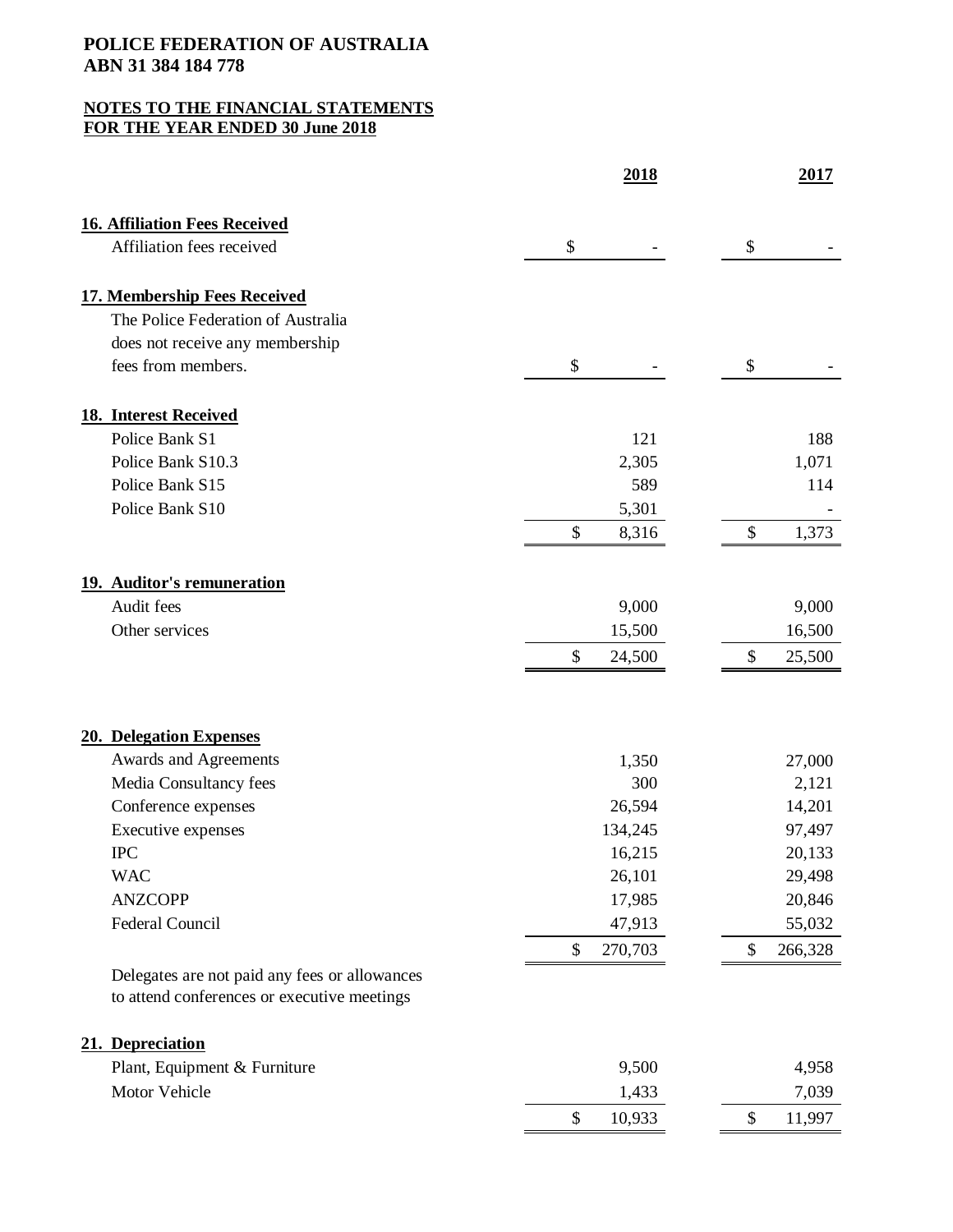|                                                                                                                                                                                            | 2018         | 2017         |
|--------------------------------------------------------------------------------------------------------------------------------------------------------------------------------------------|--------------|--------------|
| 22. General Office Expenses                                                                                                                                                                |              |              |
| Filing fees                                                                                                                                                                                | 350          | 418          |
| Printing, stationery & postage                                                                                                                                                             | 12,970       | 12,692       |
| Sundry office                                                                                                                                                                              | 25,466       | 19,686       |
| Promotional Merchandise                                                                                                                                                                    | 3,057        | 1,173        |
| Police Super Administration Fee                                                                                                                                                            | 844          | 2,293        |
|                                                                                                                                                                                            | \$<br>42,687 | \$<br>36,262 |
| 23. Grants and Donations                                                                                                                                                                   |              |              |
| <b>Grants</b>                                                                                                                                                                              |              |              |
| Total paid that were $$1,000$ or less - Sydney University                                                                                                                                  |              | 1,000        |
| Total paid that exceeded \$1,000                                                                                                                                                           |              |              |
|                                                                                                                                                                                            | \$           | \$<br>1,000  |
| <b>Donations</b>                                                                                                                                                                           |              |              |
| Total paid that were \$1,000 or less                                                                                                                                                       |              |              |
| Total paid that exceeded \$1,000                                                                                                                                                           |              |              |
|                                                                                                                                                                                            | \$           | \$           |
| 24. Legal Fees                                                                                                                                                                             |              |              |
| Litigation expenses                                                                                                                                                                        |              |              |
| Other legal matters in relation to PFA                                                                                                                                                     |              |              |
| <b>Tindall Gask Bentley</b>                                                                                                                                                                | 750          | 3,978        |
| <b>Arthur Moses</b>                                                                                                                                                                        |              | 24,000       |
| Carroll & O'Dea                                                                                                                                                                            |              | 6,828        |
| Other legal matters in relation to the National Awareness<br>Campaign on Police Mental - See Note 26<br>Other legal matters in relation to the National Police<br>Foundation - See Note 27 |              |              |
|                                                                                                                                                                                            |              |              |
|                                                                                                                                                                                            | \$<br>750    | \$<br>34,806 |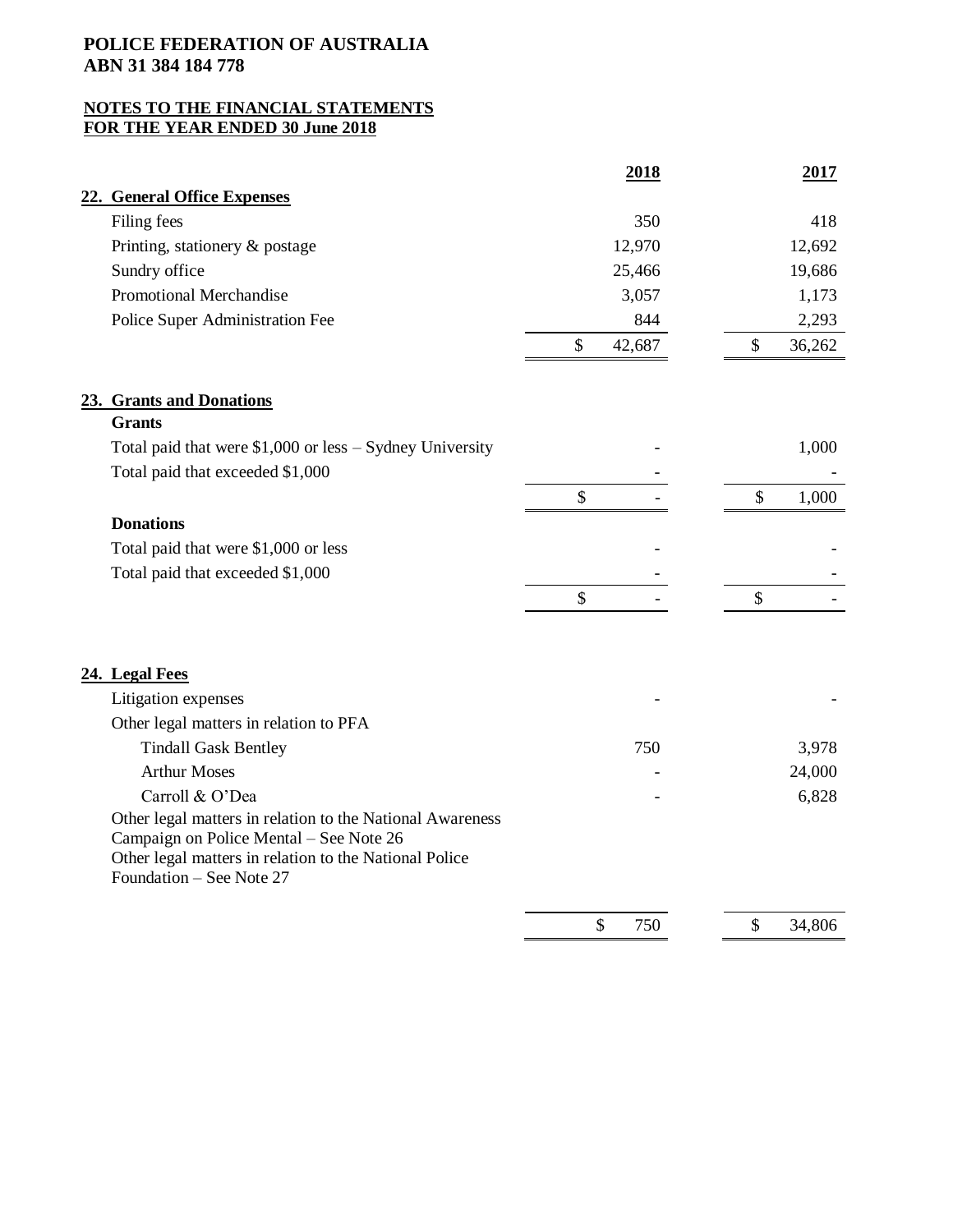|                                            | 2018          | <u>2017</u>  |
|--------------------------------------------|---------------|--------------|
| 25. Loss From Disposal of Asset            |               |              |
| Loss on sale of Motor Vehicle              | \$            | \$<br>6,293  |
| 26. National Awareness Campaign on         |               |              |
| <b>Police Mental Wellbeing</b>             |               |              |
| Wellbeing Video Resource                   | 440,000       |              |
| Music & Lyrics for Video                   | 3,100         |              |
| Production Posters & Prints                | 11,506        |              |
| Administration & Management Fees           | 105,000       |              |
| <b>Legal Fees</b>                          | 10,000        |              |
| Travel - Launch & Media Event              | 5,328         |              |
| <b>Information Technology Applications</b> | 9,256         |              |
|                                            | \$<br>584,190 | \$           |
| 27. National Police Foundation Expenses    |               |              |
| Executive expenses                         | 7,067         | 3,286        |
| Legal Fees - Kingwood Mallesons            | 30,000        |              |
|                                            | \$<br>37,067  | \$<br>3,286  |
|                                            |               |              |
| 28. Property Expenses                      |               |              |
| Cleaning & waste disposals                 | 5,410         | 4,783        |
| Council rates                              | 36,432        | 34,675       |
| Insurance                                  | 6,925         | 6,502        |
| Security                                   | 982           | 1,495        |
| Light & power                              | 5,886         | 5,346        |
| Repairs, maintenance & partitions          | 14,787        | 21,460       |
| Water rates                                | 1,736         | 1,724        |
|                                            | \$<br>72,158  | \$<br>75,985 |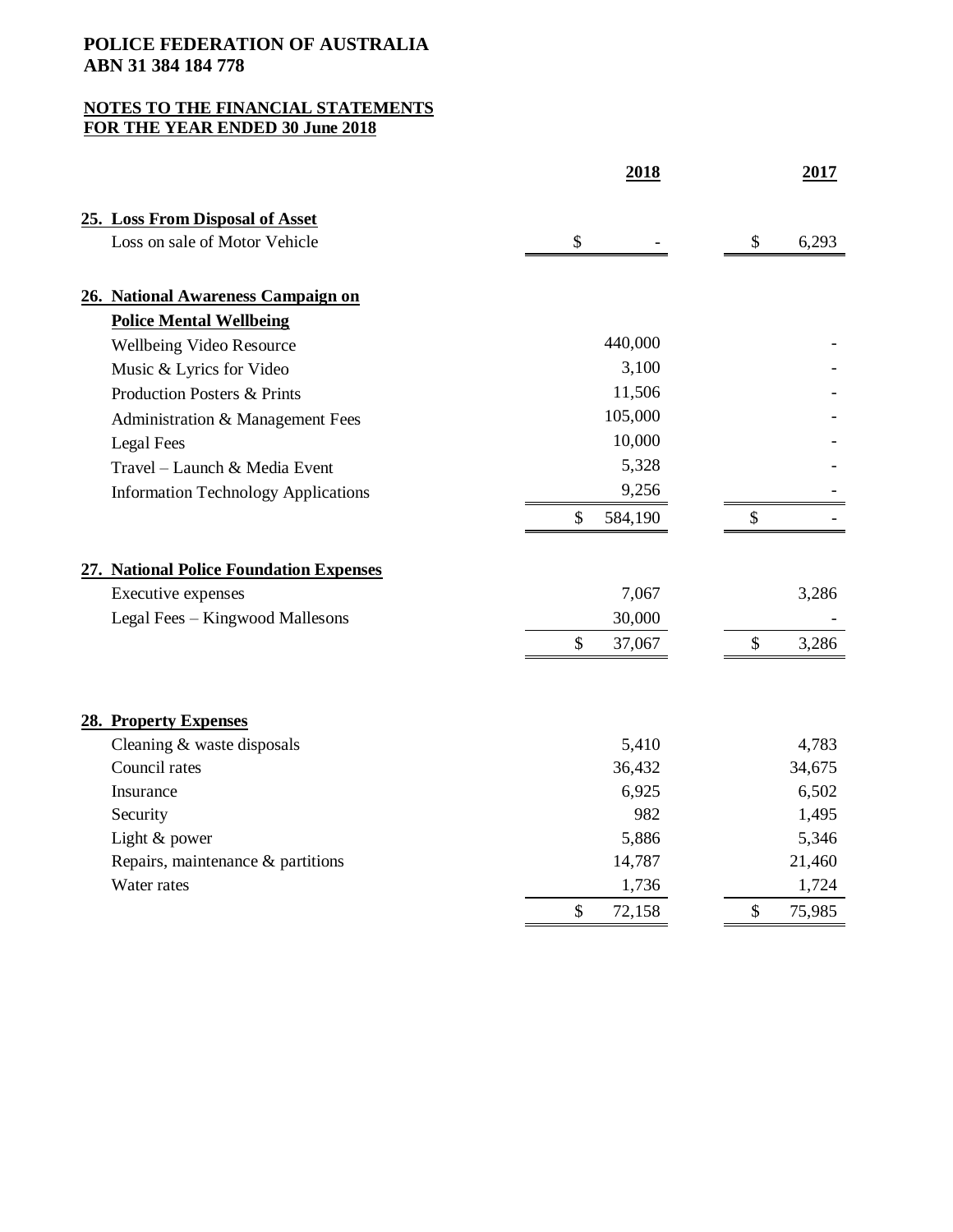# **NOTES TO THE FINANCIAL STATEMENTS FOR THE YEAR ENDED 30 June 2018**

|                                               | 2018          | 2017          |
|-----------------------------------------------|---------------|---------------|
| 29. Employees Benefits                        |               |               |
| <b>Employees benefit to holders of office</b> |               |               |
| Wage and salary                               |               |               |
| Annual leave paid to employees                |               |               |
| Annual leave provision                        |               |               |
| Long service leave paid                       |               |               |
| Long service leave provision                  |               |               |
| Superannuation                                |               |               |
| <b>Employees benefit to employees (other</b>  |               |               |
| than holders of office)                       |               |               |
| Wage and salary                               | 459,230       | 440,879       |
| Annual leave paid to employees (see note 9)   | 22,996        | 32,581        |
| Annual leave provision (see note 9)           | 22,598        | 37,477        |
| Long service leave paid                       |               |               |
| Long service leave provision (see note 10)    | 17,330        | 16,661        |
| Superannuation                                | 64,418        | 69,208        |
| <b>30. Employee Provision</b>                 |               |               |
| <b>Office Holders</b>                         |               |               |
| <b>Annual Leave</b>                           |               |               |
| Long Service Leave                            |               |               |
| Separations and Redundancies                  |               |               |
| Other                                         |               |               |
| <b>Total Holders of Office</b>                |               |               |
| <b>Employees other than Office Holders</b>    |               |               |
| <b>Annual Leave</b>                           | 29,427        | 27,073        |
| Long Service Leave                            | 161,379       | 144,049       |
| Separations and Redundancies                  |               |               |
| Other                                         |               |               |
| Total other than Office Holders               | \$<br>190,806 | \$<br>171,122 |
| <b>Total Employee Provisions</b>              | \$<br>190,806 | 171,122<br>\$ |
|                                               |               |               |

 The Police Federation of Australia does not have paid Office Holders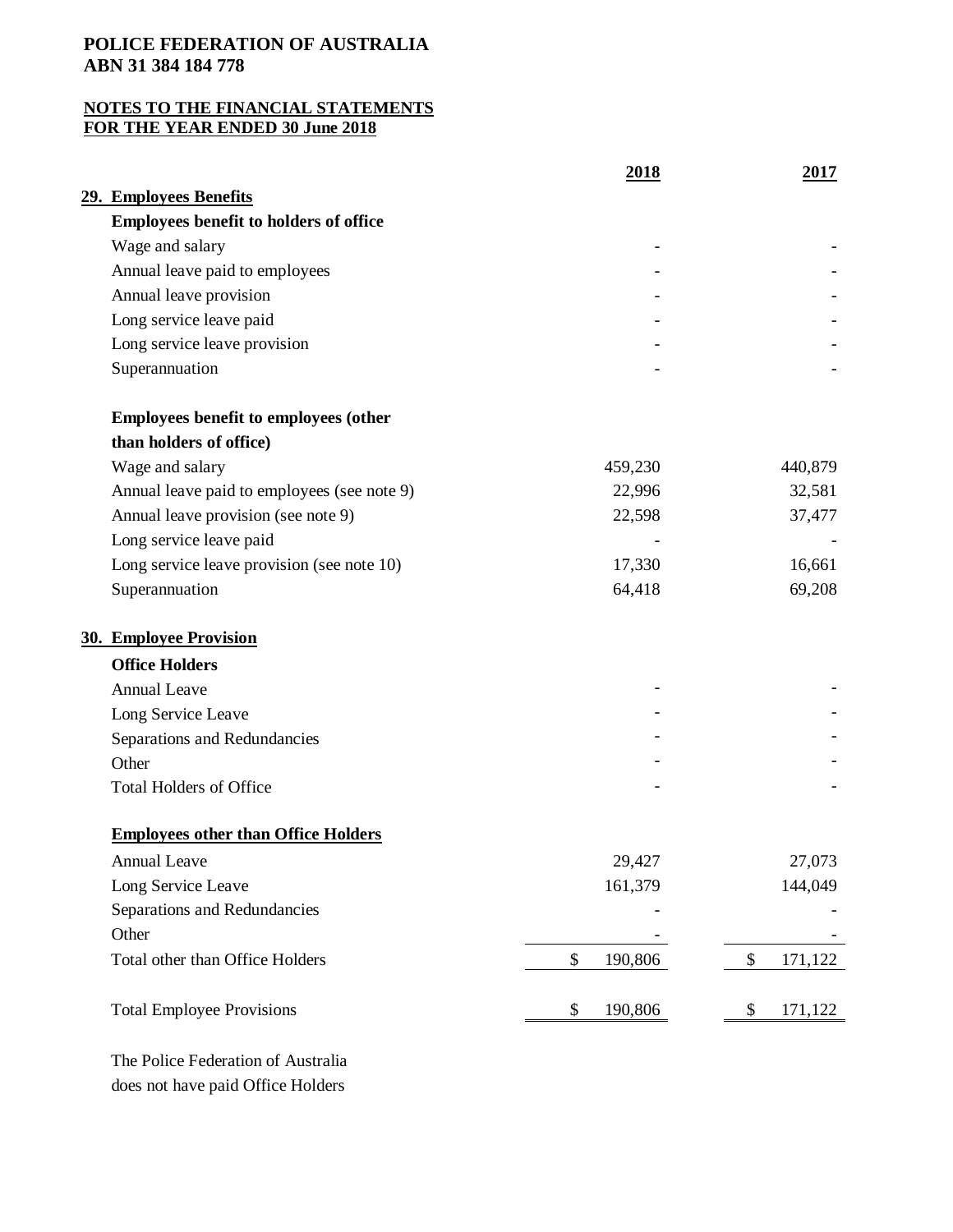### **NOTES TO THE FINANCIAL STATEMENTS FOR THE YEAR ENDED 30 June 2018**

## **31. EVENTS AFTER THE BALANCE DATE**

Since the end of the financial year, there are no known events financial or otherwise that would impact materially on the financial statements of the entity as at 30th June 2018.

### **32. CONTINGENT LIABILITIES**

The Committee of management is not aware of any contingent liabilities during the year.

## **33. RELATED PARTIES TRANSACTIONS**

The Police Federation of Australia has advanced \$10,000 to the National Police Foundation by way of loan.

|                                   | 2018   | 201'                     |
|-----------------------------------|--------|--------------------------|
| <b>National Police Foundation</b> | 10.000 | $\overline{\phantom{a}}$ |

## **34. FINANCIAL RISK MANAGEMENT**

a) General Objectives, Policies and Processes

This note describes the Federation's objectives, policies and processes in managing those risks. The material financial instruments are:

- i. Cash at Bank
- ii. Receivables
- iii. Trade Creditors and Accruals
- iv. Other Payables

There have been no substantive changes in the Federation's exposure to financial instrument risk, its objectives, policies and processes for managing those risks or the methods used to measure them from previous periods until otherwise stated in this note.

The Federation does not have any derivative instruments and does not speculate in any types of financial instruments.

The activities of The Federation expose it primarily to the financial risk, associated with its financial instruments, of market risk relating to interest rate risk and other price risk, credit risk and liquidity risk. The Committee of Management is responsible for the monitoring and managing the financial risks of the Federation. These risks are monitored by quarterly meeting by the Committee of Management where management accounts are presented and analysed. Any issues of concern are discussed. Actions are taken and changes are made and implemented.

#### Market Risk

The risk exposure in relation to interest rate changes on financial assets and financial liabilities recognised at the end of the reporting period is minimal. The financial instruments that exposure the Federation to interest rate risk are limited to Cash at Bank.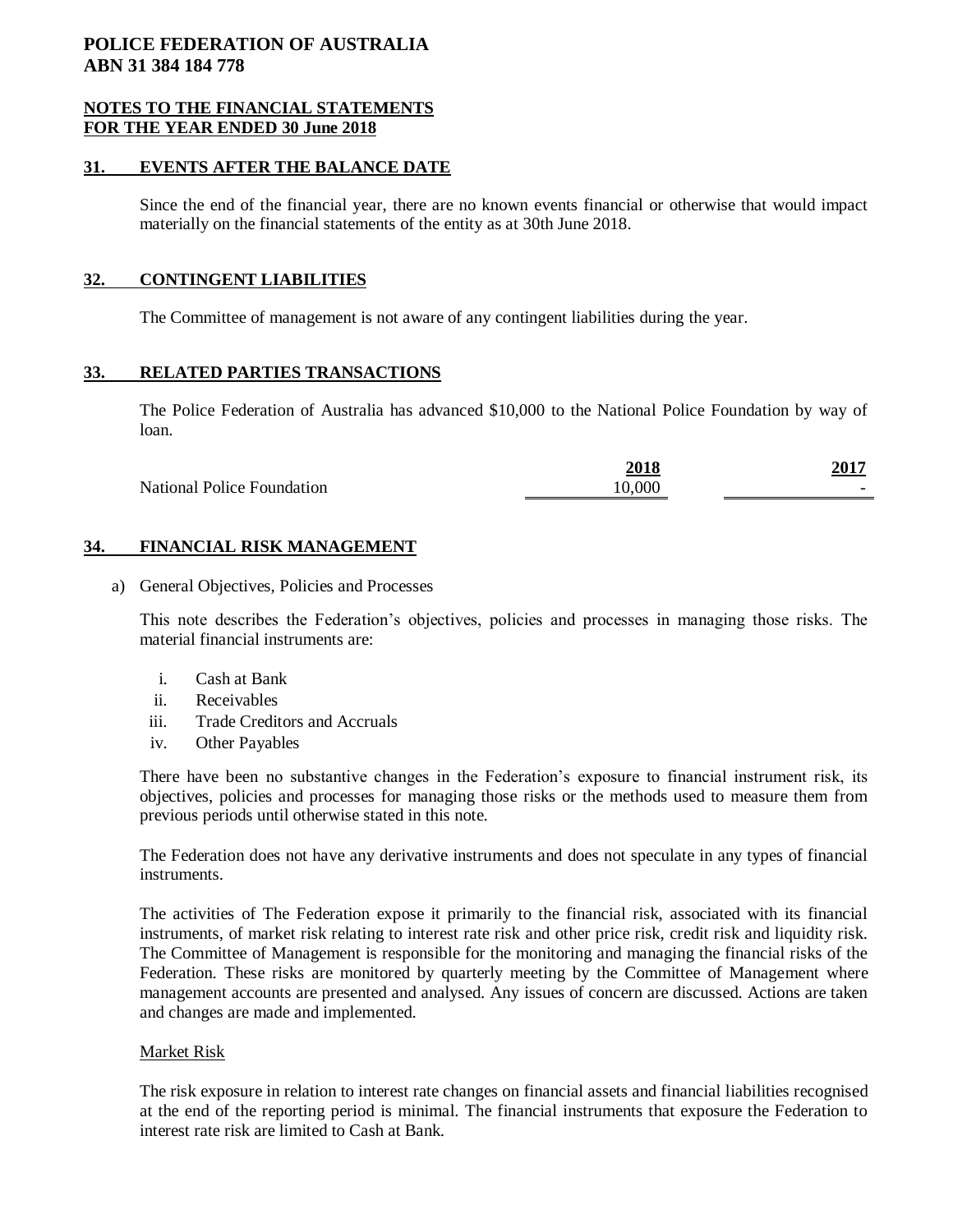### **NOTES TO THE FINANCIAL STATEMENTS FOR THE YEAR ENDED 30 June 2018**

### **34. FINANCIAL RISK MANAGEMENT (continued)**

#### Price Risk

The Federation is not exposed to price risk in relation to the risk that the fair value or future cash flows of a financial instrument may fluctuate because of changes in market prices of securities held as the Federation has no direct or indirect investments in such securities.

#### Credit Risk

Credit risk is the risk relating to financial assets from the contracting entity not able to fulfil its obligations to repay the Federation and thus causing the Federation to make a financial loss. Credit risk of the Federation is minimal as receivables are always paid on time.

#### Liquidity Risk

Liquidity risk is the risk that the Federation will not be able to meet its financial obligations as they fall due. The Federation manages liquidity risk by maintaining adequate cash reserves by monitoring forecast budget cash flows which reflect Committee of Management's expectations of the settlement of its financial liabilities.

#### Fair Value Financial Instruments

The carrying amounts of financial assets and liabilities approximate their fair value.

## **35. FAIR VALUE HIERARCHY**

The Police Federation of Australia uses various methods in estimating the fair value of a financial instrument by level of the fair value hierarchy which categorises fair value measurements into one of three possible levels.

- Level 1 The fair value is calculated using quoted prices (unadjusted) in active markets for identical assets or liabilities that the entity can access at the measurement date.
- Level 2 The fair value is estimated using inputs other than quoted prices included in Level 1 that are observable for the asset or liability either directly (as prices) or indirectly (derived from prices).
- Level 3 The fair value is estimated using inputs for the asset or liability that are not based on observable market data.

|                         | 2018    |                          |          | 2017    |                          |         |                          |         |
|-------------------------|---------|--------------------------|----------|---------|--------------------------|---------|--------------------------|---------|
|                         | Level 1 | Level 2                  | Level 3  | Total   | Level 1                  | Level 2 | Level 3                  | Total   |
| <b>Financial Assets</b> |         |                          |          |         |                          |         |                          |         |
| Cash                    | 458,372 | $\overline{\phantom{a}}$ |          | 458.372 | 209,165                  |         | -                        | 209,165 |
| Receivables             | ۰       | 37.506                   | $\equiv$ | 37,506  | $\overline{\phantom{a}}$ | 9.034   | $\overline{\phantom{a}}$ | 9.034   |
|                         | 458,372 | 37,506                   | -        | 495,878 | 209,165                  | 9,034   | $\overline{\phantom{a}}$ | 218,199 |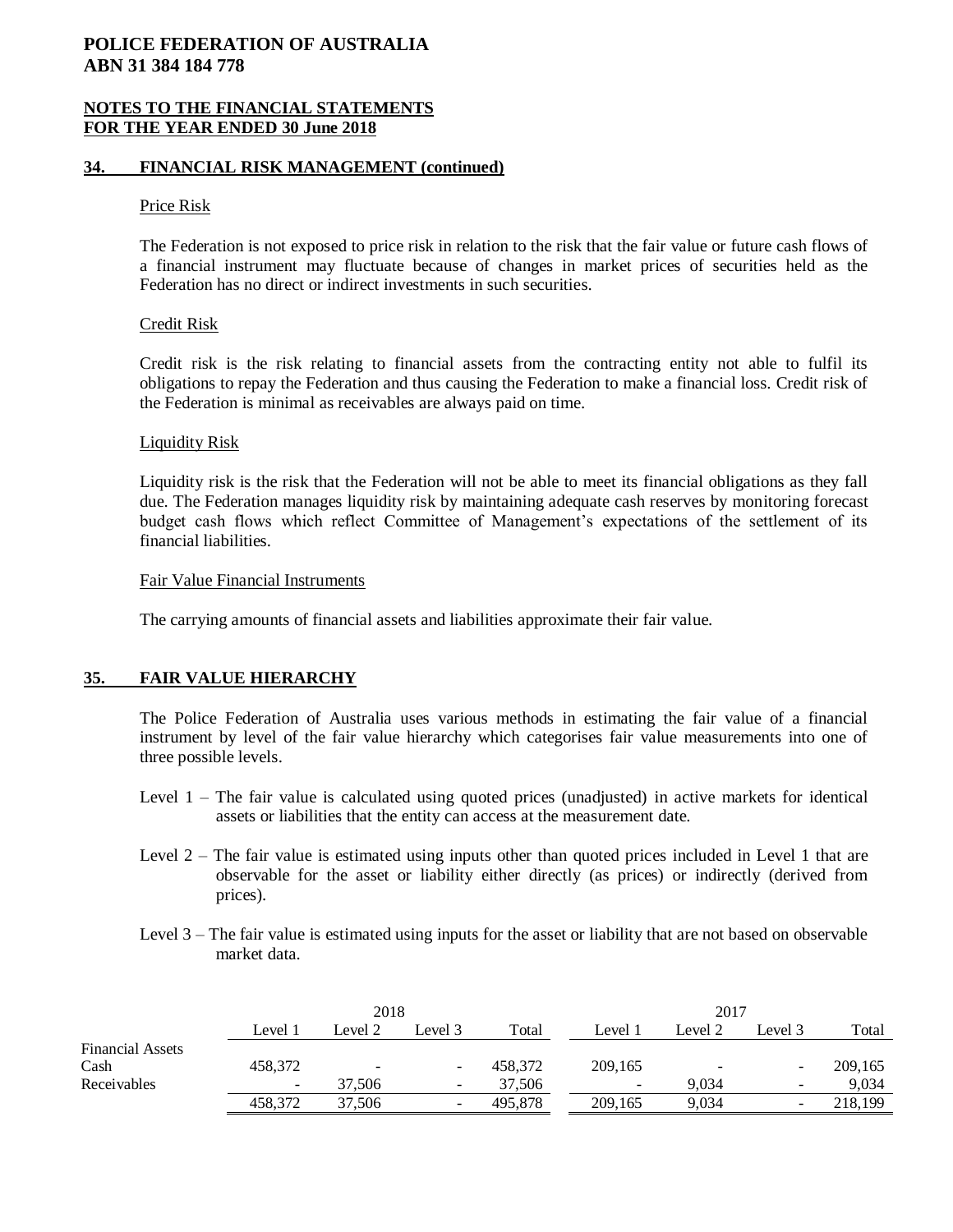## **NOTES TO THE FINANCIAL STATEMENTS FOR THE YEAR ENDED 30 June 2018**

## **35. FAIR VALUE HIERARCHY (continued)**

|                             | 2018    |           |         | 2017         |                          |           |                          |           |
|-----------------------------|---------|-----------|---------|--------------|--------------------------|-----------|--------------------------|-----------|
|                             | Level 1 | Level 2   | Level 3 | Total        | Level 1                  | Level 2   | Level 3                  | Total     |
| <b>Non-Financial Assets</b> |         |           |         |              |                          |           |                          |           |
| Property                    |         | 1,500,000 |         | $-1,500,000$ | $\sim$                   | 1,500,000 | $\overline{\phantom{0}}$ | 1,500,000 |
| Plant & Equipment           | -       | 12,316    | $\sim$  | 12.316       | ۰.                       | 15.993    | -                        | 15.993    |
| Motor Vehicles              | ۰.      | 36.286    |         | 36.286       | $\overline{\phantom{a}}$ | 43.542    | $\overline{\phantom{a}}$ | 43,542    |
|                             |         | 1,548,602 |         | $-1,548,602$ | ۰.                       | 1,559,535 | Ξ.                       | 1,559,535 |

## Property – This is based on an independent valuation completed on the 2nd of March, 2018. There was no movement in market value.

| Plant, Equipment & Furniture, and<br>Motor Vehicle<br>2018 |         |         | Valuation techniques<br>Using cost method |       |         |         |         |       |
|------------------------------------------------------------|---------|---------|-------------------------------------------|-------|---------|---------|---------|-------|
|                                                            |         |         | 2017                                      |       |         |         |         |       |
| <b>Financial Liabilities</b>                               | Level 1 | Level 2 | Level 3                                   | Total | Level 1 | Level 2 | Level 3 | Total |

Borrowings and the set of the set of the set of the set of the set of the set of the set of the set of the set of the set of the set of the set of the set of the set of the set of the set of the set of the set of the set o Payables - 59,863 - 59,863 - 58,397 - 58,397

- 59,863 - 59,863 - 58,397 - 58,397

Payables – All payables are expected to be settled within 3 months.

There were no transfers between Level 1 and Level 2 during the year.

## **36. OTHER INFORMATION**

i) Going Concern

The Federation's ability to continue as a going concern is not reliant on financial support from another reporting unit.

ii) Financial Support

No financial support has been provided to another reporting unit to ensure that it continues as a going concern.

### iii) Acquisition of Assets and Liabilities Under Specific Sections

The Federation did not acquire any asset or liability during the financial year as a result of:

- a) An amalgamation under Part 2 of Chapter 3 of the ROACT
- b) A restructure of other entities
- c) A determination by the General Manager under s245(1) of the ROACT
- d) A revocation by the General Manager under s249(1) of the ROACT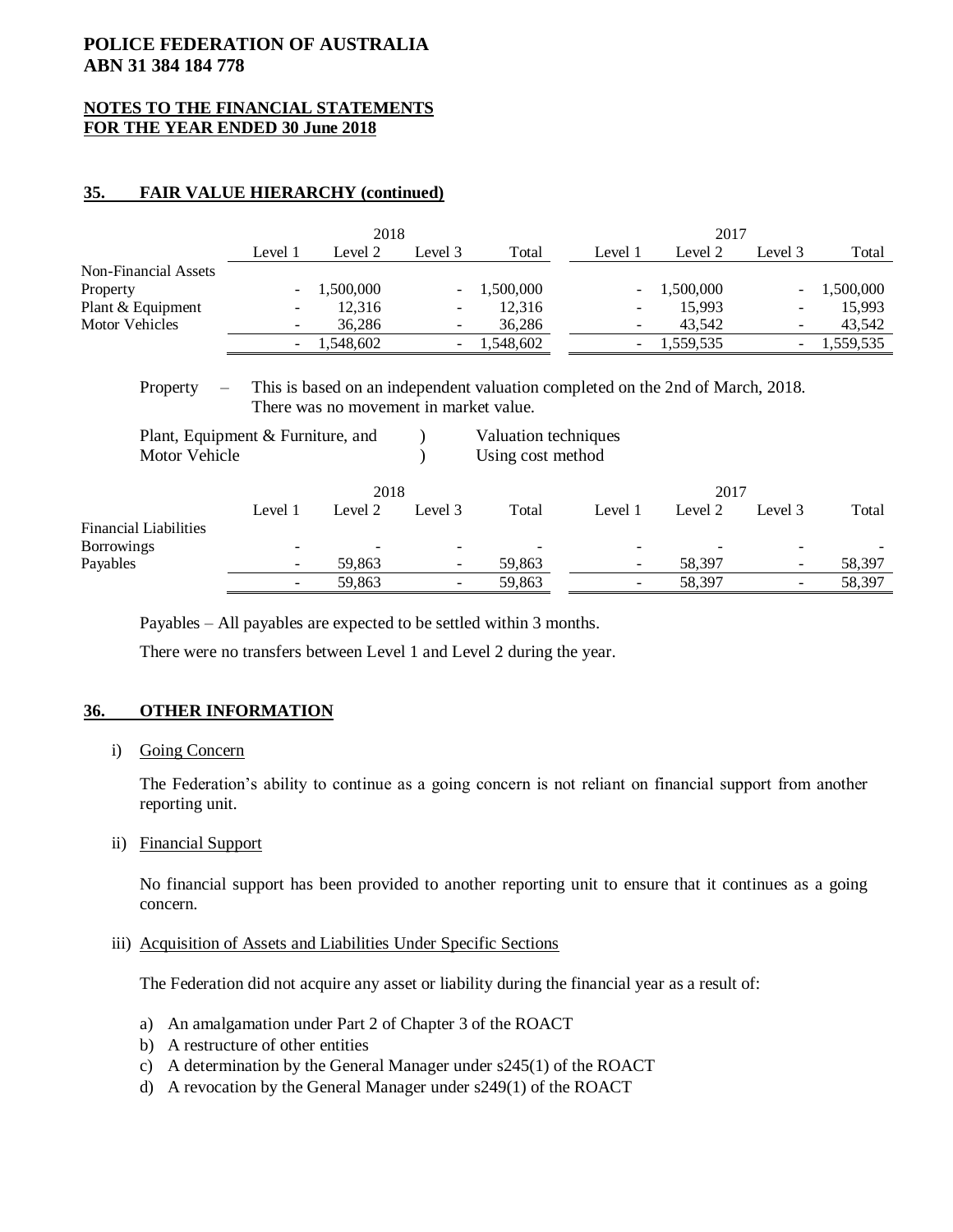## **NOTES TO THE FINANCIAL STATEMENTS FOR THE YEAR ENDED 30 June 2018**

## **36. OTHER INFORMATION (continued)**

# iv) Cash Flow to/from Another Reporting Unit and/or Controlling Entity

| <b>Australian Federal Police Association</b>                                                                   | 2018<br>78,398<br>78,398 | 2017<br>81,318<br>81,318 |
|----------------------------------------------------------------------------------------------------------------|--------------------------|--------------------------|
| Other than the Australian Federal Police Association,<br>there are no other branches that are reporting units. |                          |                          |
| 37. Key Management Personnel for the Reporting Period                                                          | <u>2018</u>              | <u>2017</u>              |
| Short term employee benefits                                                                                   |                          |                          |
| Salary package including annual leave taken                                                                    | 482,226                  | 452,024                  |
| Annual leave accrued                                                                                           | 29,427                   | 27,073                   |
| Performance Bonus                                                                                              |                          |                          |
| Total short term employee benefits                                                                             | \$<br>511,653            | $\mathbb{S}$<br>479,097  |
| Post employment benefits                                                                                       |                          |                          |
| Superannuation                                                                                                 | \$<br>64,929             | \$<br>61,106             |
| Other long term benefits                                                                                       |                          |                          |
| Long service leave                                                                                             | 161,379<br>\$            | 144,049<br>\$            |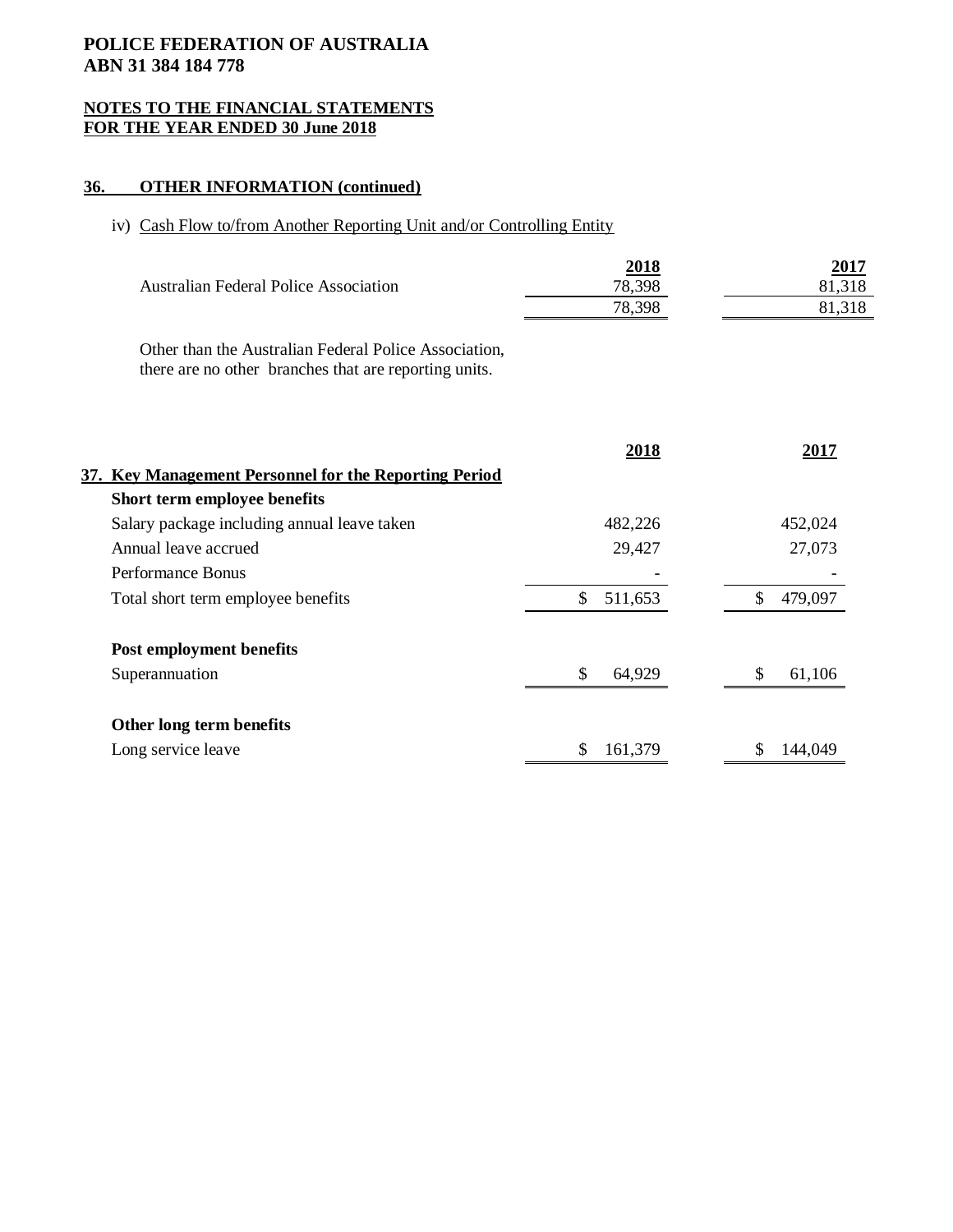## **EXPENDITURE REPORT REQUIRED UNDER SUBSECTION 255(2A) FOR THE YEAR ENDED 30 JUNE 2018**

The Committee of Management presents the expenditure report as required under subsection 255(2A) on the Reporting Unit for the year ended 30 June 2018.

| <b>Categories of expenditures</b>                              | 2018      | 2017      |
|----------------------------------------------------------------|-----------|-----------|
| Remuneration and other employment-related costs and expenses - | 459,230   | 440,879   |
| employees                                                      |           |           |
| Advertising                                                    |           |           |
| Operating costs                                                | 1,682,304 | 1,113,544 |
| Legal costs                                                    | 40,750    | 34,806    |

Mark Carroll

President Mark Carroll

Date: 5th of September 2018

\_\_\_\_\_\_\_\_\_\_\_\_\_\_\_\_\_\_\_\_\_\_\_\_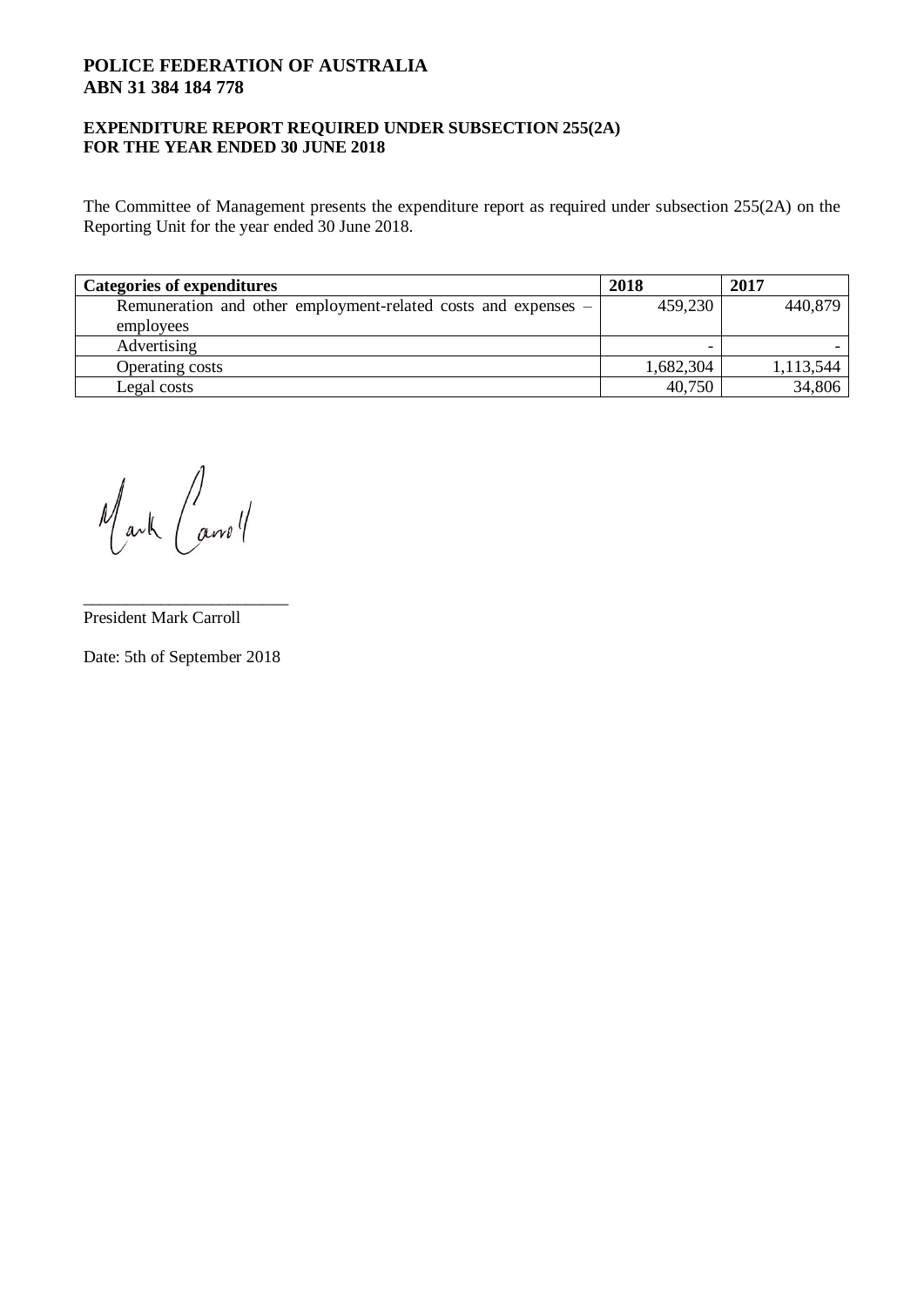## **OPERATING REPORT FOR THE PERIOD ENDED 30 JUNE 2018**

The Committee of Management presents its report on the reporting unit for the financial year ended 30 June 2018.

## **Review of principal activities, the results of those activities and any significant changes in the nature of those activities during the year**

The PFA's principal activities throughout the year were determined by the 2017 Federal Council Meeting and have been coordinated by the Federal Executive.

A full detailed report on the PFA's 2017-18 activities will be published in the PFA's Annual Report and presented to the PFA Federal Council delegates at the meeting taking place in Canberra on 14 September 2018.

The Annual Report will be available after the Federal Council meeting on the PFA website [www.pfa.org.au.](http://www.pfa.org.au/)

## **Significant changes in financial affairs**

There have been no significant changes in the financial affairs of the PFA during the past year.

## **Right of members to resign**

A member may resign from the membership of the Federation by notice in writing addressed and delivered to the Secretary of the member's Branch, Zone Secretary or Chief Executive Officer, as per Rule 11(b).

## **Officers or members who are superannuation fund trustee(s) (include position details) or director of a company that is a superannuation fund trustee**

No officer of the PFA hold any position in relation to Superannuation entities.

## **Number of members**

As at 30 June 2018 the PFA had 61,811 members.

## **Number of employees**

At 30 June 2018, the PFA had five (5) employees.